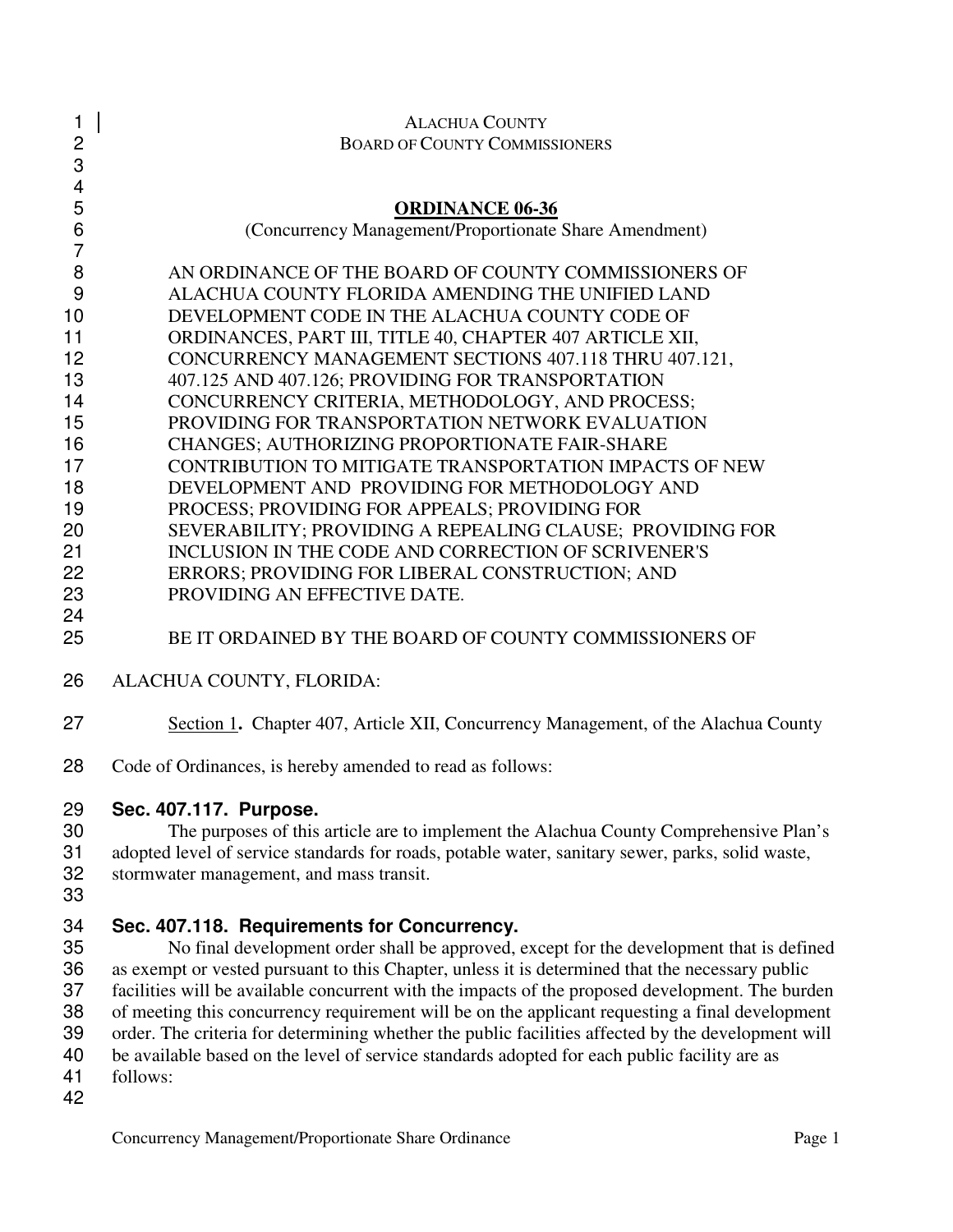| 1                                             | (a)                                                                                             |     | For potable water, sanitary sewer, solid waste, and stormwater management facilities:                                                                                                                                                                                                                                                                                                                                                                                                                                                         |  |
|-----------------------------------------------|-------------------------------------------------------------------------------------------------|-----|-----------------------------------------------------------------------------------------------------------------------------------------------------------------------------------------------------------------------------------------------------------------------------------------------------------------------------------------------------------------------------------------------------------------------------------------------------------------------------------------------------------------------------------------------|--|
| $\frac{2}{3}$<br>$\overline{\mathbf{4}}$<br>5 |                                                                                                 | (1) | The necessary facilities and services are in place at the time a development permit<br>is issued; or                                                                                                                                                                                                                                                                                                                                                                                                                                          |  |
| $\boldsymbol{6}$<br>$\overline{7}$            |                                                                                                 | (2) | A development permit is issued subject to the condition that the necessary<br>facilities will be in place when the impacts of development occur; or                                                                                                                                                                                                                                                                                                                                                                                           |  |
| 8<br>$\overline{9}$<br>10                     |                                                                                                 | (3) | The necessary facilities are under construction at the time a development permit is<br>issued and will be in place when the impacts of development occur; or                                                                                                                                                                                                                                                                                                                                                                                  |  |
| 11<br>12<br>13<br>14<br>15<br>16<br>17<br>18  |                                                                                                 | (4) | The necessary facilities and services are guaranteed in an enforceable<br>development agreement that includes the provisions in section $407.118(a)(1)$ , (2)<br>or (3) above. An enforceable development agreement may include, but is not<br>limited to: (1) development agreements pursuant to F.S. $\S$ 163.3220, or (2) an<br>agreement or development order issued pursuant to F.S. ch. 380. Any such<br>agreement must guarantee that the necessary facilities and services will be in<br>place when the impacts of development occur. |  |
| 19<br>20<br>21                                | (b)                                                                                             |     | For parks and recreational facilities, in addition to meeting one of the criteria defined<br>under subsection section $407.118(a)$ , above, the requirement for concurrency may be met if:                                                                                                                                                                                                                                                                                                                                                    |  |
| 22<br>23<br>24<br>25<br>26                    |                                                                                                 | (1) | At the time the development permit is issued, the necessary facilities and services<br>are the subject of a binding executed contract which provides for the<br>commencement of actual construction of the required facilities or the provision of<br>services within one year of the issuance of the development permit; or                                                                                                                                                                                                                  |  |
| 27<br>28<br>29<br>30<br>31<br>32<br>33        |                                                                                                 | (2) | The necessary facilities and services are guaranteed in an enforceable<br>development agreement which requires commencement of construction of the<br>facilities within one year of the issuance of the applicable development permit.<br>Such enforceable development agreements may include, but are not limited to,<br>development agreements pursuant to F.S. § 163.3220, or an agreement or<br>development order issued pursuant to F.S. ch. 380.                                                                                        |  |
| 34                                            | (c)                                                                                             |     | For roads and mass transit facilities, in addition to meeting one of the criteria under                                                                                                                                                                                                                                                                                                                                                                                                                                                       |  |
| 35                                            |                                                                                                 |     | section 407.118(a) or (b) above, the requirement for concurrency, in accordance with Section                                                                                                                                                                                                                                                                                                                                                                                                                                                  |  |
| 36                                            |                                                                                                 |     | $163.3180(2)(c)$ , F.S., may be met if transportation facilities needed to serve new development                                                                                                                                                                                                                                                                                                                                                                                                                                              |  |
| 37                                            |                                                                                                 |     | shall be in place or under actual construction within 3 years issuance of the final development                                                                                                                                                                                                                                                                                                                                                                                                                                               |  |
| 38                                            |                                                                                                 |     | order for a development that will result in additional traffic generation, the improvements needed                                                                                                                                                                                                                                                                                                                                                                                                                                            |  |
| 39                                            | to maintain adopted level of service standards are programmed in the capital improvement        |     |                                                                                                                                                                                                                                                                                                                                                                                                                                                                                                                                               |  |
| 40                                            | programs as follows: actual construction of the improvement to a facility necessary to maintain |     |                                                                                                                                                                                                                                                                                                                                                                                                                                                                                                                                               |  |
| 41                                            |                                                                                                 |     | the adopted level of service is to commence in or before the third year of the adopted capital                                                                                                                                                                                                                                                                                                                                                                                                                                                |  |
| 42                                            |                                                                                                 |     | improvement program. Projects included in the first three years of the Florida Department of                                                                                                                                                                                                                                                                                                                                                                                                                                                  |  |
| 43                                            |                                                                                                 |     | Transportation's five year work program may be recognized under this provision.                                                                                                                                                                                                                                                                                                                                                                                                                                                               |  |
| 44                                            |                                                                                                 |     |                                                                                                                                                                                                                                                                                                                                                                                                                                                                                                                                               |  |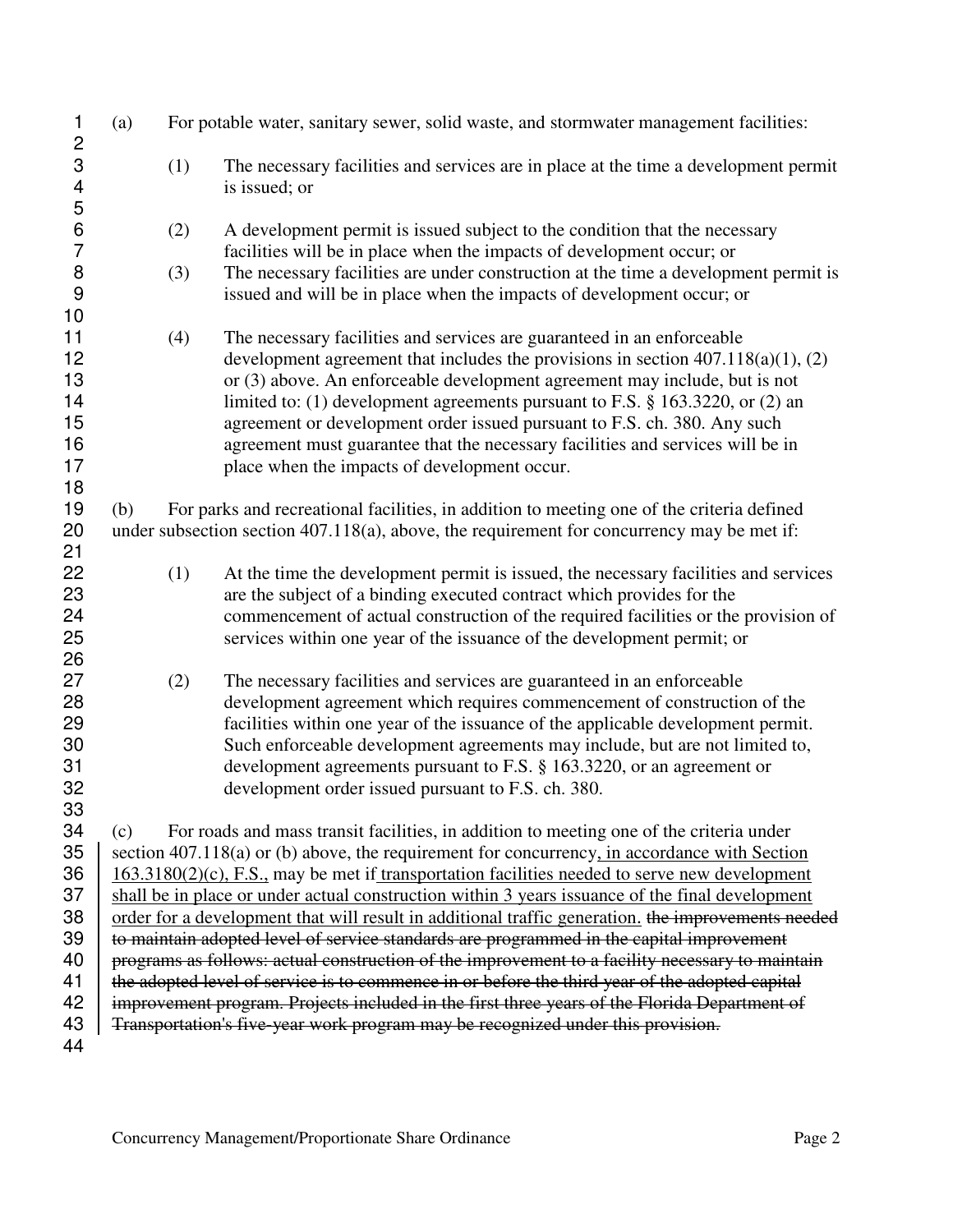# **1 Sec. 407.119. Information and methodology.**<br> **2** (a) The information and methodology to be used a

2 (a) The information and methodology to be used by the county as the basis for concurrency determinations are as follows: determinations are as follows:

| 4                                      |                                  |                                                                                                                                                                                                                                                                                                                                                                                                                                                                                                                          |
|----------------------------------------|----------------------------------|--------------------------------------------------------------------------------------------------------------------------------------------------------------------------------------------------------------------------------------------------------------------------------------------------------------------------------------------------------------------------------------------------------------------------------------------------------------------------------------------------------------------------|
| 5<br>6                                 | (1)                              | The maximum service volume of each public facility affected by the proposed<br>development based on the adopted level of service standards.                                                                                                                                                                                                                                                                                                                                                                              |
| 7<br>8<br>9                            | (2)                              | The existing demand on each public facility affected by the proposed<br>development.                                                                                                                                                                                                                                                                                                                                                                                                                                     |
| 10<br>11<br>12                         | (3)                              | Any reservation of capacity on each affected public facility for approved<br>development.                                                                                                                                                                                                                                                                                                                                                                                                                                |
| 13<br>14<br>15                         | (4)                              | Proposed development impacts (the projected or estimated portion of the capacity<br>of the affected public facility to be used by the proposed development).                                                                                                                                                                                                                                                                                                                                                             |
| 16<br>17<br>18<br>19<br>20             | (b)<br>affected facilities.      | The necessary public facilities will be deemed available concurrent with the impacts of<br>the proposed development if the sum of proposed development impacts when added to the<br>existing demand and the capacity reservation is less than the maximum service volume on the                                                                                                                                                                                                                                          |
| 21<br>22<br>23<br>24                   | (c)<br>be determined as follows: | For the purposes of making concurrency determinations, affected roadway facilities shall                                                                                                                                                                                                                                                                                                                                                                                                                                 |
| 25<br>26<br>27<br>28<br>29             | (1)                              | For proposed developments generating less than or equal to 1000 external average<br>daily trips, (ADT) affected roadway segments are all those wholly or partially<br>located within one-half mile of the project's entrances/exits, or to the nearest<br>intersecting major street, whichever is greater.                                                                                                                                                                                                               |
| 30<br>31<br>32<br>33<br>34<br>35<br>36 | (2)                              | For proposed developments generating greater than 1,000 external ADT, affected<br>roadway segments are those on which the project's impacts are five percent or<br>greater of the maximum service volume of the roadway. The study area for<br>proposed developments generating greater than 1,000 external ADT must, at a<br>minimum, include all roadway segments located partially or wholly within one-<br>half mile of the projects entrances/exits, or to the nearest major intersection,<br>whichever is greater. |
| 37<br>38<br>39<br>40<br>41<br>42       | (a)                              | Sec. 407.120. Preliminary certificate of level of service compliance.<br>An applicant must apply for a preliminary certificate of level of service compliance<br>(CLSC) no later than the time of application for preliminary development plan approval. Except<br>for projects associated with an approved planned development, the preliminary application shall<br>be submitted with an application for preliminary development plan approval. The applicant shall                                                    |
| 43                                     |                                  | submit, with the preliminary application:                                                                                                                                                                                                                                                                                                                                                                                                                                                                                |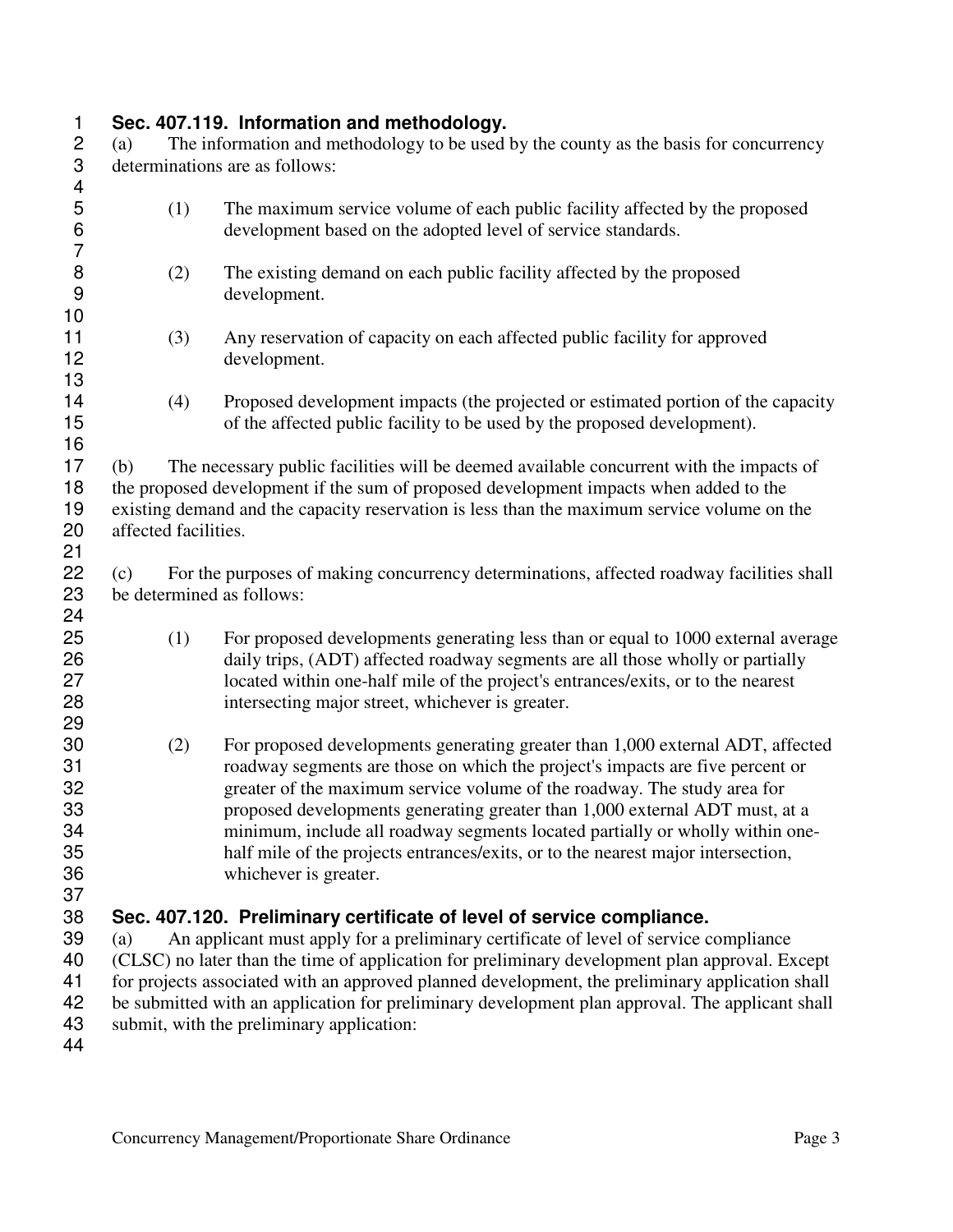- 
- (1) Documentation supporting any assertion of de minimis impact. The 2 documentation shall also include an analysis to show that the impacted roadways do not operate above 110% of the maximum service volume. do not operate above 110% of the maximum service volume.
	- (2) If the applicant is not asserting de minimis impacts, the appropriate traffic 6 documentation including impacts to affected roadway facilities as defined in<br>
	5 section 407.119(c) shall be included in the application. section  $407.119(c)$  shall be included in the application.

(b) The county will review the application and supporting traffic documentation for completeness and correctness within the timeframes of the applicable DRC cycle in order to ensure that the information submitted is sufficient to accept the application and continue its review. If the application is determined to be incomplete or incorrect, the applicant will be notified within the applicable DRC review period and advised of the deficiencies required to be addressed in a new or revised application.

- (c) If the application is determined to be complete, an assessment of whether the concurrency requirements are met for each public facility affected by the proposed development will be provided by the DRC with its review of the preliminary development plan.
- 20 (d) Based on this assessment by DRC, the concurrency management official  $(CMO)$  will issue a preliminary CLSC determination within five working days of DRC action on the preliminary development plan. The preliminary CLSC determination will indicate if the proposed developments' impacts are considered de minimis impacts or if the requirements for concurrency will be met, subject to any limitations indicated by the public facility provider, based on the preliminary development plan. The CLSC will also indicate any additional information or items that are required to be submitted with final plan application. Projects determined to have de minimis impacts shall not be required to meet roadway concurrency requirements, or if the requirements will not be met based on the preliminary development plan, the preliminary CLSC will indicate what deficiencies will have to be addressed in the final development plan in order for a final CLSC to be issued. A preliminary CLSC is valid for 180 31 days from the date of assessment by the DRC. If there are changes to a proposed development's<br>32 timing, the proposed density or intensity increases, or if the preliminary CLSC expires, then an timing, the proposed density or intensity increases, or if the preliminary CLSC expires, then an amended CLSC must be obtained through the appropriate DRC process. An amended preliminary CLSC is valid for 180 days from the date of reassessment by the DRC.
- 

## **Sec. 407.121. Concurrency reservations.**

(a) *Planned developments.* For projects associated with a phased planned development (PD), the preliminary CLSC may be issued for time periods established by the phasing schedule of the PD provided that the applicant demonstrates that LOS standards can be met for the time frames established with the PD phasing plan. In no instance, may the CLSC for a phased PD be valid for greater than a ten-year time frame.

(b) *Affordable housing developments.* For affordable housing developments, as defined in chapter 410 of this ULDC, the preliminary CLSC may be issued for time periods established by the phasing schedule associated with an approved preliminary development plan. The applicant

shall demonstrate that LOS standards can be met for the each of the time frames established with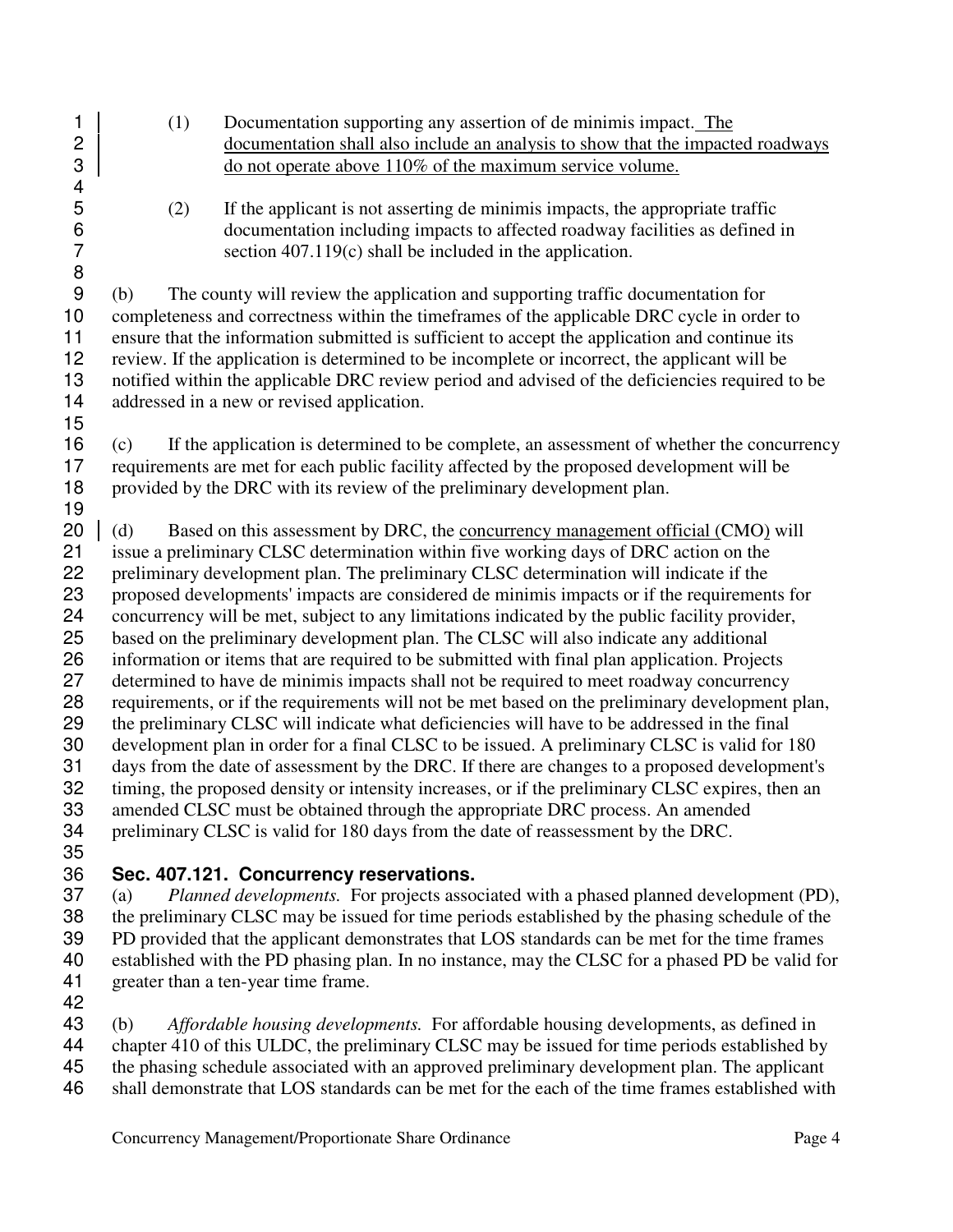the approved preliminary development plan. In no instance, may the CLSC for an affordable housing project be valid for greater than a five-year time frame.

(c) *Village centers.* For traditional neighborhood developments (TND) containing a village center (chapter 407, Article VII) the preliminary CLSC may be issued for time periods 6 established by the phasing schedule associated with an approved preliminary development plan.<br>7 The phasing schedule shall specify, as a percentage, that portion of the project that will be The phasing schedule shall specify, as a percentage, that portion of the project that will be completed at the end of each calendar year. The applicant shall demonstrate that LOS standards can be met for each of the time frames established with the approved preliminary development 10 plan. In no instance, may the CLSC for a TND with a village center be valid for greater than a five-year time frame.

### **Sec. 407.122. Final certificate of level of service compliance.**

(a) The preliminary CLSC determination issued by the CMO may be submitted with an application for final development order or plat approval as the basis for a final CLSC which shall be issued by the CMO provided all of the following conditions are met:

- (1) The final development order is submitted and determined to be complete by the 19 DRC prior to the expiration date of a valid preliminary CLSC.
- (2) Any conditions identified in the preliminary CLSC are adequately addressed and are contained in the final development order application.
- (3) The intensities and densities requested for the final development order approval do not exceed those approved for the preliminary plan, unless the applicant has applied for and been issued an amended preliminary CLSC addressing the impacts of the increased densities or intensities requested and finding that adequate capacity will be available for each affected public facility. In order to obtain an amended preliminary CLSC, the applicant must submit the proposed increases in densities or intensities and relevant information to the DRC for an amended preliminary CLSC to be issued. The amended preliminary CLSC approval must be obtained by the applicant prior to application for final approval by the DRC. If the DRC determines that revised preliminary review is not required, an amended preliminary CLSC is not required for final development order approval.

(b) The final CLSC shall be valid for a period of one year from date of issuance by the DRC, unless otherwise specified for a phased PD, affordable housing project or TND with a village center, after which it shall be void unless construction has commenced prior to expiration of the one year period, or other period specified for a phased PD, affordable housing project or TND 41 with a village center, or an extension of no more than one (1) year has been granted by the CMO for good cause (defined in chapter 410) shown by the applicant. Any such extension will be issued only if no imminent or existing public facility deficiencies exist at the time of the application for extension. Denial of an extension by the CMO may be appealed in accordance with this ULDC. Provided that construction has commenced within the allowable period, the project shall have reserved capacity for a period of no more than two years from commencement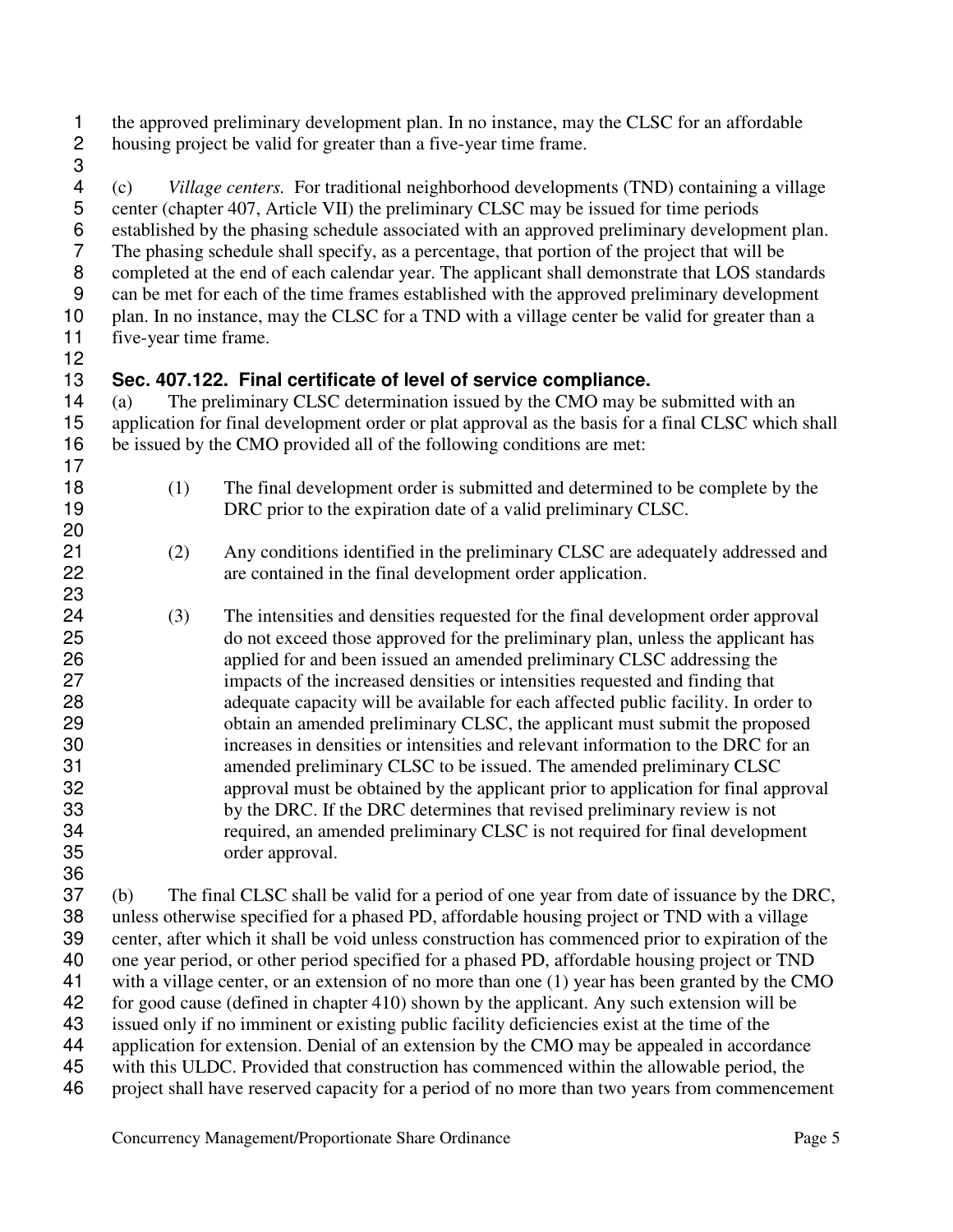of construction. After that two-year period, or any period otherwise specified in the final CLSC, the public facility capacity required to accommodate the impacts of the unconstructed portions of the development may be made available to other proposed developments applying for CLSCs.

### **Sec. 407.123. Development orders requiring certificate.**

6 The following development orders and permits are subject to a determination that the proposed development will not cause levels of service to fall below the county's adopted proposed development will not cause levels of service to fall below the county's adopted 8 standards for roads, potable water, sanitary sewer, stormwater management, parks, solid waste<br>9 and mass transit: and mass transit: 

(a) An application for a final development order issued by the Alachua County DRC, where the proposed final development order would authorize any change in the density, intensity, location, land uses, capacity, size, or other aspects of the proposed development that could be expected to result in additional impacts on public facilities; or

(b) An application for a mining, land excavation permit, or other permits for development that do not undergo review by the DRC, that will affect one or more of the public facilities that are subject to concurrency. Concurrency determinations for such permits will be limited to those public facilities which the DRC or public works department determines will be impacted by the proposed activity. 

#### **Sec. 407.124. Exemptions from requirement for certificate.**

23 Issuance of the following development orders shall be exempt from the requirements for<br>24 obtaining a determination of capacity and a certificate of level of service compliance: obtaining a determination of capacity and a certificate of level of service compliance: 

(a) Projects determined to be vested from pertinent concurrency requirements pursuant to Chapter 402, Article 27, Vested Rights; 

- (b) A demolition permit;
- (c) The initial permit for a temporary use;
- (d) A flood prone area permit;

(e) A facility which by state or federal law is not subject to the concurrency requirements of local land development regulations;

(f) Additions to existing single-family or duplex residential structures;

(g) Ancillary facilities to existing residential structures including pools, screen enclosures, and utility sheds; 

(h) Permits to bring existing structures into code compliance, including re-roofs; and

(i) Individual single-family residences and accessory building permits on existing lots of record.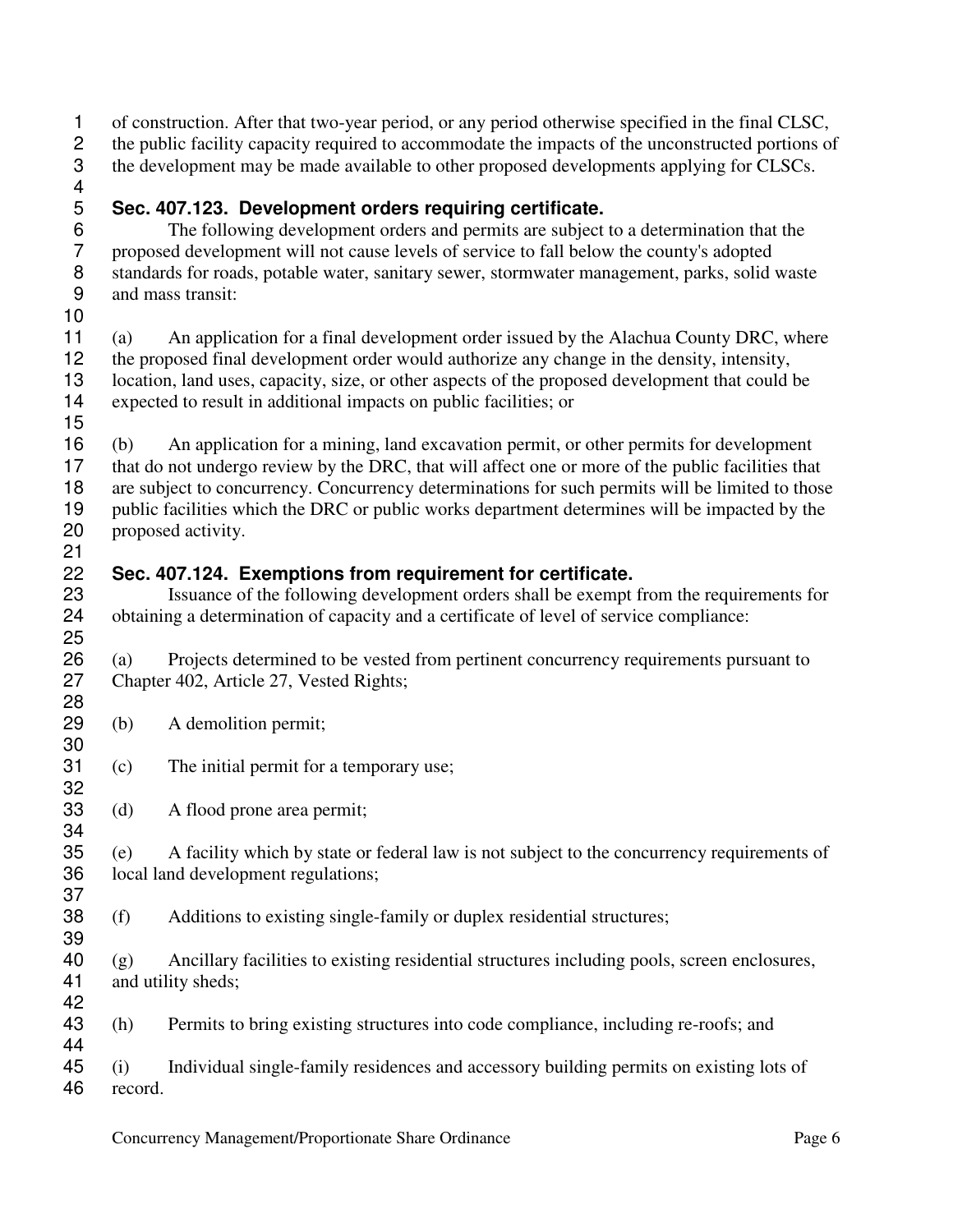#### **Sec. 407.125. Denial of certificate.**

If it is determined that the requirements for concurrency cannot be met for any public facility impacted for a proposed development, an initial CLSC denial notice identifying the 4 facilities that were determined not to be concurrent, the level of service deficiency and the impact assessment that was the basis for that determination will be issued by the concurrent 5 impact assessment that was the basis for that determination will be issued by the concurrency<br>6 management official and provided to the applicant. management official and provided to the applicant. 

(a) *Request for reconsideration.* Upon receipt of an initial CLSC denial notice, the applicant may submit a request for reconsideration of initial CLSC denial to the concurrency management official with a proposed alternative impact assessment demonstrating that impacts will not violate concurrency management requirements. Any such request for reconsideration and the accompanying documentation shall be submitted within 45 days of the issuance of the initial CLSC denial notice and reviewed by the concurrency management official and approved or denied within 45 days of the receipt of the request for reconsideration.

(b) *Proposal to address denial.* Upon receipt of an initial CLSC denial notice, the applicant may submit a proposal to address an initial CLSC denial to the concurrency management 18 official. Such proposal will identify proposed options to remedy the deficiency or deficiencies identified by the county as the basis for the initial CLSC denial. These options may include: 

- (1) Modification of the density, intensity, or timing of the proposed development with identification of how the modifications will remedy the deficiency that was the basis for the initial CLSC denial; or
- (2) Measures to mitigate the deficiency, including an action plan to reduce the impacts of the proposed development on the affected public facilities that were determined not to be concurrent; such action plans may include special demand management measures to be incorporated as conditions of the final development order; or
- (3) Proposed improvements to the affected public facility that will be sufficient to offset the impacts of the proposed development resulting in the failure to meet concurrency. Such improvements may be included by the applicant as part of a development agreement or proposed as an amendment to the comprehensive plan in the form of projects to be included in the capital improvement program of the 36 Somprehensive plan or amendments to adopted level of service standards; or.
- 38 (4) Pay a proportionate fair-share contribution as defined in Sec. 407.126 of this chapter.

(c) *Response to proposal.* The CMO shall respond to the proposal within 45 days of receipt with an indication of whether the proposal, if implemented, would allow the proposed development to meet the concurrency requirement. If the proposal would require further action by the DRC or by the board of county commissioners, the applicant will be informed of the process to be followed to apply for such approval.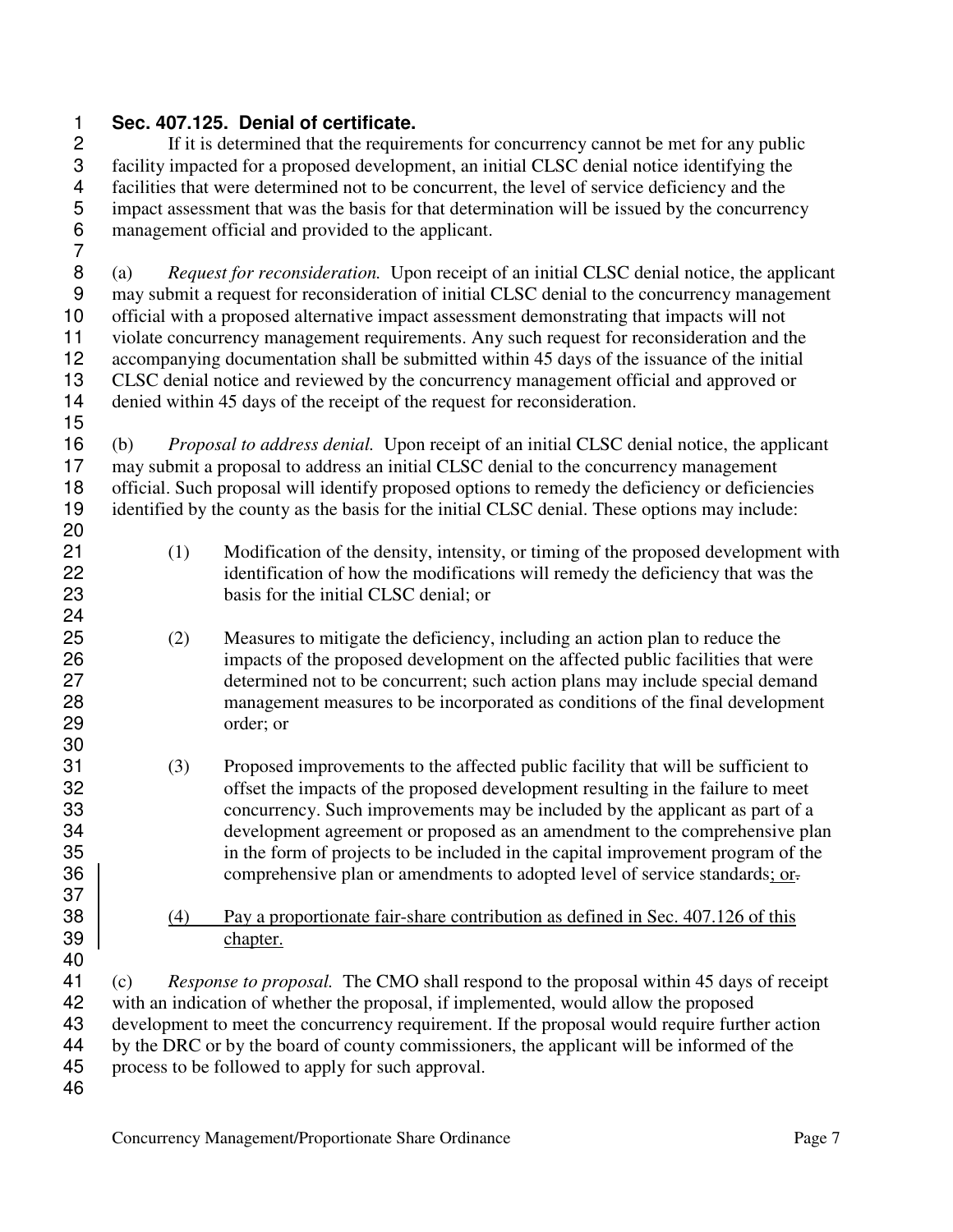| 1              |     | Sec. 407.126. Proportionate Fair Share Contribution.                                                                                                           |
|----------------|-----|----------------------------------------------------------------------------------------------------------------------------------------------------------------|
| $\overline{c}$ | (a) | <i>Purpose and Intent.</i> The purpose of this ordinance is to establish a method whereby the                                                                  |
| 3              |     | impacts of development on transportation facilities can be mitigated by the cooperative efforts of                                                             |
| 4              |     | the public and private sectors, to be known as the Proportionate Fair-Share Program, as required                                                               |
| 5              |     | by and in a manner consistent with $§163.3180(16)$ , F.S.                                                                                                      |
| 6              |     |                                                                                                                                                                |
| $\overline{7}$ | (b) | <i>Findings.</i> Alachua County finds and determines that transportation capacity is a                                                                         |
| 8              |     | commodity that has a value to both the public and private sectors and the Alachua County                                                                       |
| 9              |     | Proportionate Fair-Share Program:                                                                                                                              |
| 10             |     |                                                                                                                                                                |
| 11             | (1) | Provides a method by which the impacts of development on transportation                                                                                        |
| 12             |     | facilities can be mitigated by the cooperative efforts of the public and private                                                                               |
| 13             |     | sectors;                                                                                                                                                       |
| 14             |     |                                                                                                                                                                |
| 15             | (2) | Allows developers to proceed under certain conditions, notwithstanding the                                                                                     |
| 16             |     | failure of transportation concurrency, by contributing their proportionate fair-                                                                               |
| 17             |     | share of the cost of transportation facilities;                                                                                                                |
| 18             |     |                                                                                                                                                                |
| 19<br>20       | (3) | Contributes to the provision of adequate public facilities for future growth and<br>promotes a strong commitment to comprehensive facilities planning, thereby |
| 21             |     | reducing the potential for moratoria or unacceptable levels of traffic congestion;                                                                             |
| 22             |     |                                                                                                                                                                |
| 23             | (4) | Maximizes the use of public funds for adequate transportation facilities to serve                                                                              |
| 24             |     | future growth, and may, in certain circumstances, allow Alachua County to                                                                                      |
| 25             |     | expedite transportation improvements by supplementing funds currently allocated                                                                                |
| 26             |     | for transportation improvements in the Comprehensive Plan Capital Improvement                                                                                  |
| 27             |     | Element (CIE).                                                                                                                                                 |
| 28             |     |                                                                                                                                                                |
| 29             | (5) | Is consistent with $§163.3180(16)$ , F.S., and supports the policies in the Alachua                                                                            |
| 30             |     | County Comprehensive Plan Policy 1.1.8 of the Transportation Mobility Element                                                                                  |
| 31             |     | and Capital Improvements Element.                                                                                                                              |
| 32             |     |                                                                                                                                                                |
| 33             | (c) | Applicability. The Proportionate Fair-Share Program shall apply to all developments in                                                                         |
| 34             |     | Alachua County that have been notified of a lack of capacity to satisfy transportation                                                                         |
| 35             |     | concurrency on a transportation facility in the Alachua County Concurrency Management                                                                          |
| 36             |     | System (CMS), including transportation facilities maintained by FDOT or another jurisdiction                                                                   |
| 37             |     | that are relied upon for concurrency determinations. The Proportionate Fair-Share Program does                                                                 |
| 38             |     | not apply to developments of regional impact (DRIs) using proportionate share under                                                                            |
| 39             |     | $§163.3180(12)$ , F.S., developments exempted from concurrency as provided in Policy 1.1.8 of                                                                  |
| 40             |     | the Alachua County Comprehensive Transportation Mobility Element, or developments                                                                              |
| 41             |     | exempted in 407.124 above.                                                                                                                                     |
|                |     |                                                                                                                                                                |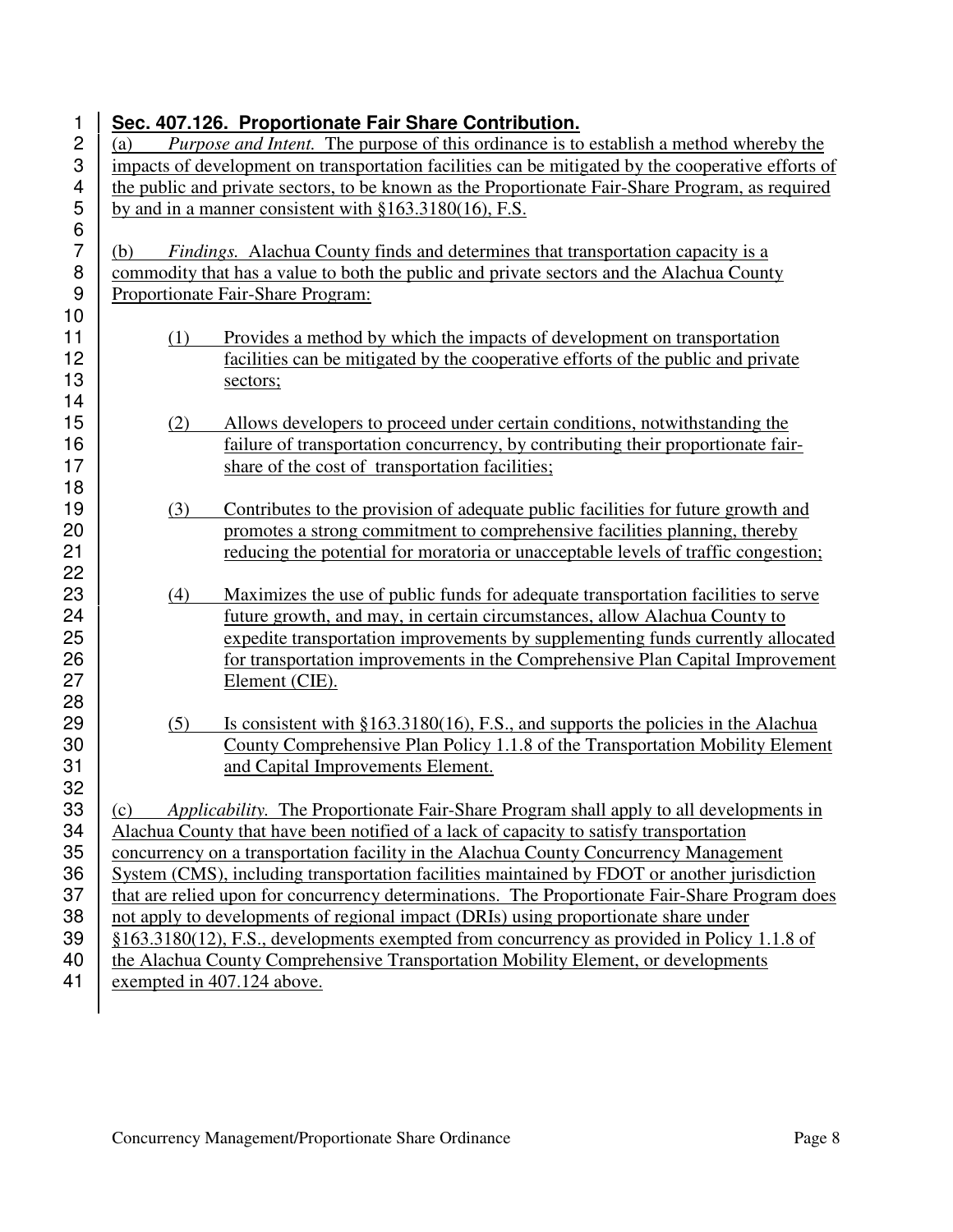1 (d) *Fair-Share Mitigation Options.* 3 (1) An applicant may choose to satisfy the transportation concurrency requirements 4 of Alachua County by making a proportionate fair-share contribution, pursuant to the following requirements: the following requirements: 7 a. The proposed development is consistent with the Alachua County 8 Comprehensive Plan and applicable Unified Land Development Code 9 (ULDC) regulations. 11 b. The five-year schedule of capital improvements in the Alachua County 12 Comprehensive Plan Capital Improvements Element (CIE) or the long-13 **term schedule of capital improvements for an adopted long-term** 14 | Concurrency Management System (CMS) includes a transportation 15 improvement(s) that, upon completion, will satisfy the requirements of the 16 Alachua County Concurrency Management System (CMS). The 17 **provisions of Section 407.125.1(d)2.** may apply if a project or projects 18 **18** needed to satisfy concurrency are not presently contained within the 19 Alachua County Comprehensive Plan Capital Improvements Element or 20 **an adopted long-term schedule of capital improvements.** 22 (2) Alachua County may choose to allow a Developer to satisfy transportation 23 **23** concurrency through the Proportionate Fair-Share Program by contributing to an 24 improvement that, upon completion, will satisfy the requirements of the Alachua 25 County Concurrency Management System (CMS), but is not contained in the 26 **five-year schedule of capital improvements in the Alachua County** 27 Comprehensive Plan Capital Improvements Element Plan or a long- term 28 Schedule of capital improvements for an adopted long-term Concurrency 29 | Management System (CMS), where the following apply: 31 a. Alachua County adopts, by resolution or ordinance, a commitment to add 32 the improvement to the five-year schedule of capital improvements in the 33 Alachua County Comprehensive Plan Capital Improvements Element 34 (CIE) or long-term schedule of capital improvements for an adopted long-35 **term CMS** no later than the next regularly scheduled update. To qualify 36 **1 b** for consideration under this section, the proposed improvement must be 37 reviewed by the Alachua County Board of County Commissioners, and 38  $\vert$  determined to be financially feasible pursuant to  $\S 163.3180(16)$  (b) 1, 39 F.S., consistent with the Alachua County Comprehensive Plan, and in 40 compliance with the provisions of this Ordinance. Financial feasibility for 41  $\vert$  this section means that additional contributions, payments or funding 42 <br>Sources are reasonably anticipated during a period not to exceed 10 years 43 **43** to fully mitigate impacts on the transportation facilities. 45 b. If the funds identified in the five-year Alachua County Comprehensive 46 Plan (CIE) or financially feasible adopted long-term CMS are insufficient

2

6

10

21

30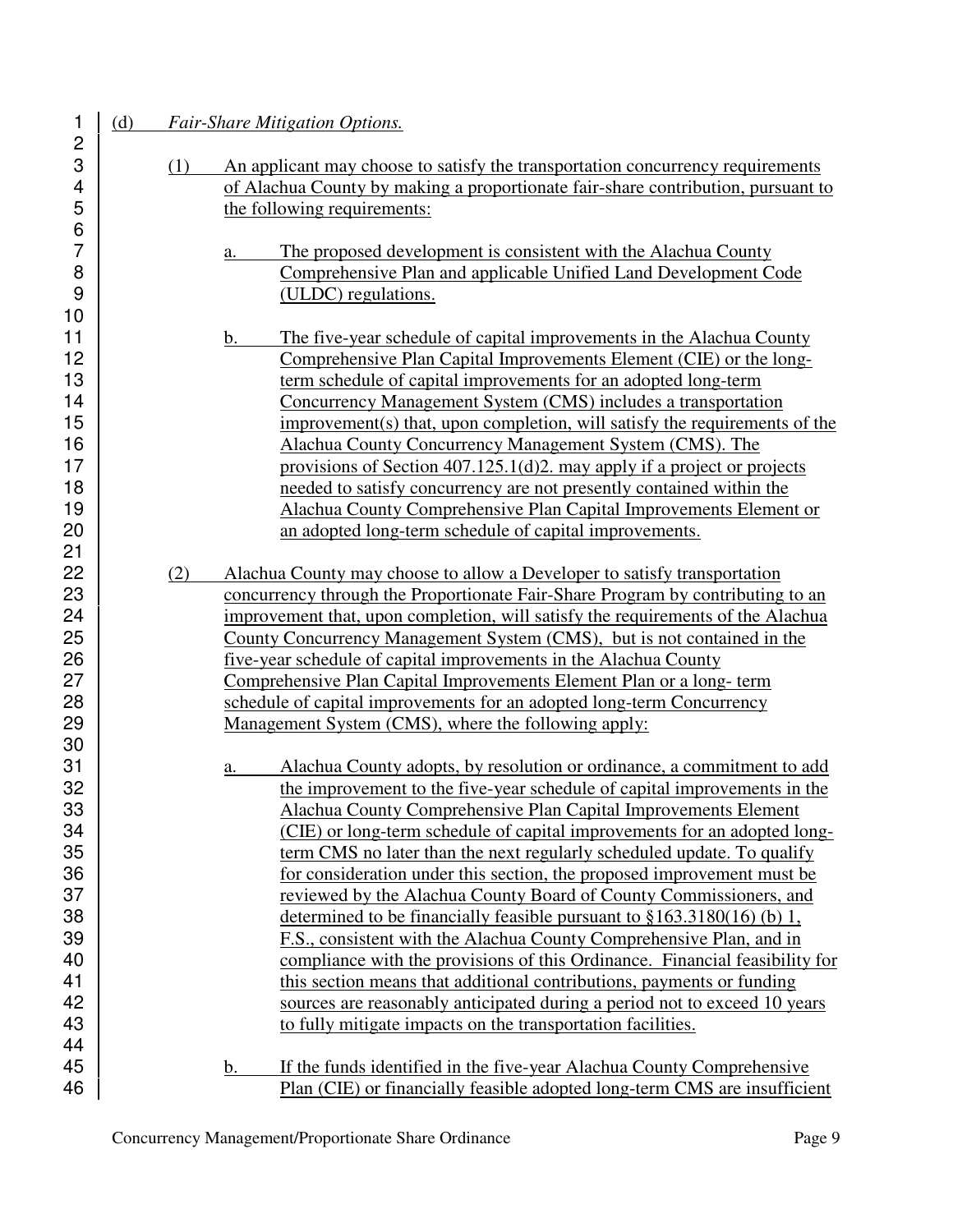| 1              | to fully fund construction of a transportation improvement required by the                        |
|----------------|---------------------------------------------------------------------------------------------------|
| $\overline{c}$ | CMS, Alachua County may still enter into a binding proportionate fair-                            |
| 3              | share Agreement with the Developer authorizing construction of that                               |
| 4              | amount of development on which the proportionate fair-share is calculated                         |
| 5              | if the proportionate fair-share amount in such Agreement is sufficient to                         |
| 6              | pay for one or more improvements which will, in the opinion of the                                |
| $\overline{7}$ | governmental entity maintaining the transportation facilities, significantly                      |
| 8              | benefit the impacted transportation system. The improvement(s) funded by                          |
| 9              | the proportionate fair-share Agreement shall be adopted into the five-year                        |
| 10             | CIE or the long-term schedule of capital improvements for an adopted                              |
| 11             | long-term CMS at the next annual CIE update.                                                      |
| 12             |                                                                                                   |
| 13             | Any transportation capacity project proposed to meet the Developer's fair-                        |
| 14             | c.<br>share obligation must meet the design standards of both Alachua County                      |
| 15             | and FDOT.                                                                                         |
| 16             |                                                                                                   |
| 17             |                                                                                                   |
|                | <i>Intergovernmental Coordination.</i> Pursuant to policies in the Intergovernmental<br>(e)       |
| 18             | Coordination Element of the Alachua County Comprehensive Plan, Alachua County shall               |
| 19             | coordinate with affected jurisdictions, including FDOT, regarding mitigation to impacted          |
| 20             | facilities not under the jurisdiction of the local government receiving the application for       |
| 21             | proportionate fair-share mitigation. An interlocal Agreement may be established with other        |
| 22             | affected jurisdictions for this purpose. The interlocal Agreement may include provisions to allow |
| 23             | for local governments to provide Alachua County proportionate fair-share contributions from       |
| 24             | Developers to address deficiencies on County maintained roadways that are within the boundary     |
| 25             | of a local jurisdiction or are impacted by development within the local jurisdiction. Pursuant to |
| 26             | §163.3180(16) (e), F.S., proposed proportionate fair-share mitigation for development impacts to  |
| 27             | facilities on the Strategic Intermodal System (SIS) requires the concurrence of the FDOT.         |
| 28             |                                                                                                   |
| 29             | (f)<br><b>Application Process.</b>                                                                |
| 30             |                                                                                                   |
| 31             | Upon notification of a lack of capacity to satisfy transportation concurrency, the<br>(1)         |
| 32             | applicant shall also be notified in writing of the opportunity to satisfy                         |
| 33             | transportation concurrency through the Proportionate Fair-Share Program.                          |
| 34             |                                                                                                   |
| 35             | Prior to submitting an application for a proportionate fair-share agreement, a pre-<br>(2)        |
| 36             | application meeting shall be held to discuss eligibility, application submittal                   |
| 37             | requirements, potential mitigation options, and related issues. If the impacted                   |
| 38             | facility is on the Strategic Intermodal System (SIS), then the FDOT will be                       |
| 39             | notified and invited to participate in the pre-application meeting.                               |
| 40             |                                                                                                   |
| 41             | Eligible applicants shall submit an application to Alachua County that includes an<br>(3)         |
| 42             | application fee and the following information:                                                    |
| 43             |                                                                                                   |
| 44             | Name, address and phone number of owner(s), developer and agent;<br>a.                            |
| 45             | Property location, including parcel identification numbers;<br>b.                                 |
| 46             | Legal description and survey of property;<br>c.                                                   |
|                |                                                                                                   |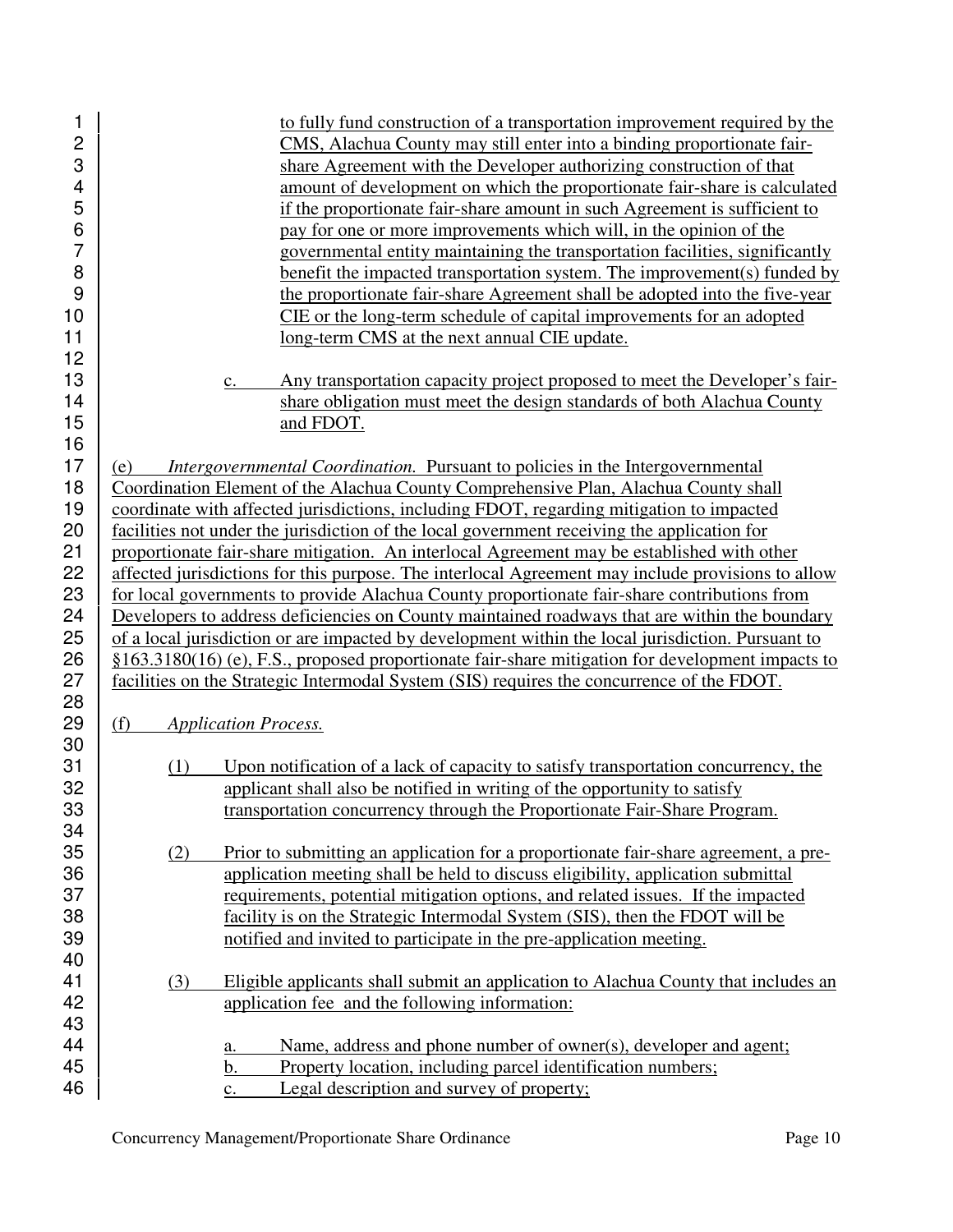| 1<br>$\overline{c}$<br>3<br>4<br>5 |     | Project description, including type, intensity and amount of development;<br>d.<br>Phasing schedule, if applicable;<br>e.<br>f.<br>Trip generation and distribution analysis<br>Description of requested proportionate fair-share mitigation method(s)<br>g. |
|------------------------------------|-----|--------------------------------------------------------------------------------------------------------------------------------------------------------------------------------------------------------------------------------------------------------------|
| 6<br>$\overline{7}$                | (4) | The Concurrency Management Official shall review the application and certify<br>that the application is sufficient and complete within 15 business days. If an                                                                                               |
| 8                                  |     | application is determined to be insufficient, incomplete or inconsistent with the                                                                                                                                                                            |
| 9                                  |     | general requirements of the Proportionate Fair-Share Program, then the applicant                                                                                                                                                                             |
| 10                                 |     | will be notified in writing of the reasons for such deficiencies within 15 business                                                                                                                                                                          |
| 11                                 |     | days of submittal of the application. If such deficiencies are not remedied by the                                                                                                                                                                           |
| 12                                 |     | Applicant within 30 days of receipt of the written notification, then the                                                                                                                                                                                    |
| 13                                 |     | application will be deemed abandoned. The Concurrency Management Official                                                                                                                                                                                    |
| 14                                 |     | may, in its discretion, grant an extension of time not to exceed 60 days to cure                                                                                                                                                                             |
| 15                                 |     | such deficiencies, provided that the Applicant has shown good cause for the                                                                                                                                                                                  |
| 16                                 |     | extension and has taken reasonable steps to effect a cure.                                                                                                                                                                                                   |
| 17                                 |     |                                                                                                                                                                                                                                                              |
| 18                                 | (5) | Pursuant to $$163.3180(16)$ (e), F.S., proposed proportionate fair-share mitigation                                                                                                                                                                          |
| 19                                 |     | for development impacts to facilities on the SIS requires the concurrence of the                                                                                                                                                                             |
| 20                                 |     | FDOT. The applicant shall submit evidence of an agreement between the                                                                                                                                                                                        |
| 21                                 |     | applicant and the FDOT for inclusion in the proportionate fair-share agreement.                                                                                                                                                                              |
| 22                                 |     |                                                                                                                                                                                                                                                              |
|                                    |     |                                                                                                                                                                                                                                                              |
| 23                                 | (6) | When an application is deemed sufficient, complete, and eligible, the Applicant                                                                                                                                                                              |
| 24                                 |     | shall be advised in writing and a proposed proportionate fair-share obligation and                                                                                                                                                                           |
| 25                                 |     | Binding Agreement will be prepared by the Applicant with direction from                                                                                                                                                                                      |
| 26                                 |     | Alachua County and delivered to the appropriate parties for review, including a                                                                                                                                                                              |
| 27                                 |     | copy to the FDOT for any proposed proportionate fair-share mitigation on a SIS                                                                                                                                                                               |
| 28                                 |     | facility, no later than 60 days from the date at which the Applicant received the                                                                                                                                                                            |
| 29                                 |     | notification of a sufficient application and no fewer than 30 days prior to the                                                                                                                                                                              |
| 30                                 |     | Alachua County Board of County Commissioners meeting when the Agreement                                                                                                                                                                                      |
| 31<br>32                           |     | will be considered.                                                                                                                                                                                                                                          |
| 33                                 | (7) | Alachua County shall notify the Applicant regarding the date of the Alachua                                                                                                                                                                                  |
| 34                                 |     | County Board of County Commissioners meeting when the agreement will be                                                                                                                                                                                      |
| 35                                 |     | considered for final approval. No proportionate fair-share Agreement will be                                                                                                                                                                                 |
| 36                                 |     | executed until approved by the Board of County Commissioners and final                                                                                                                                                                                       |
| 37                                 |     | development plan approval has been granted. Approval of the Agreement shall                                                                                                                                                                                  |
| 38                                 |     | not be binding upon the decision on the application for final development plan                                                                                                                                                                               |
| 39                                 |     | approval.                                                                                                                                                                                                                                                    |
| 40                                 |     |                                                                                                                                                                                                                                                              |
| 41                                 | (8) | The Public Notice requirement for a proportionate fair-share Agreement shall be                                                                                                                                                                              |
| 42                                 |     | the same as the public notice requirements for Development Plans as stated in                                                                                                                                                                                |
| 43<br>44                           |     | Chapter 402, Article 4 Public Hearings Table 402.12.1.                                                                                                                                                                                                       |

17

22

32

39 40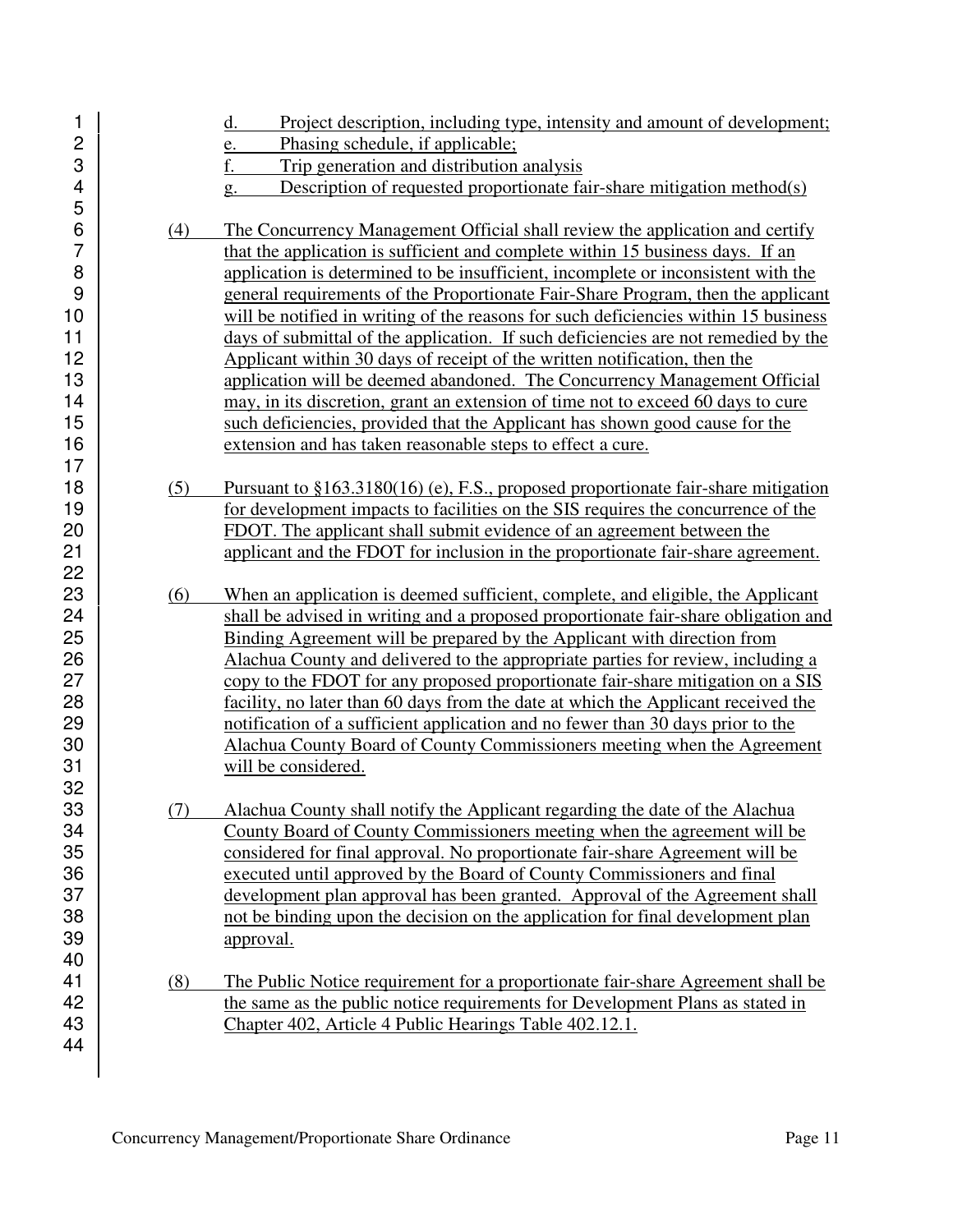| 1<br>$\mathbf{2}$                      | (g) |     | Determining Proportionate Fair-Share Obligation                                                                                                                                                                                                                                                                                                                                                                                                                                                          |
|----------------------------------------|-----|-----|----------------------------------------------------------------------------------------------------------------------------------------------------------------------------------------------------------------------------------------------------------------------------------------------------------------------------------------------------------------------------------------------------------------------------------------------------------------------------------------------------------|
| 3<br>4<br>5<br>6                       |     | (1) | Proportionate fair-share mitigation for concurrency impacts may include, without<br>limitation, separately or collectively, private funds, contributions of land, and<br>construction and contribution of facilities.                                                                                                                                                                                                                                                                                    |
| 7<br>8<br>9                            |     | (2) | A development shall not be required to pay more than its proportionate fair-share.<br>The fair market value of the proportionate fair-share mitigation for the impacted<br>facilities shall not differ regardless of the method of mitigation.                                                                                                                                                                                                                                                           |
| 10<br>11<br>12<br>13                   |     | (3) | The methodology used to calculate an Applicant's proportionate fair-share<br>obligation shall be as provided for in Section 163.3180 (12), F. S., as follows:                                                                                                                                                                                                                                                                                                                                            |
| 14<br>15<br>16<br>17<br>18<br>19<br>20 |     |     | "The cumulative number of Peak Hour trips from the proposed development<br>expected to reach the impacted roadways from the complete build out of a stage<br>or phase being approved, divided by the change in the Peak Hour Maximum<br>Service Volume (MSV) of roadways resulting from construction of an<br>improvement necessary to maintain the adopted LOS, multiplied by the<br>construction cost, at the time of developer payment, of the improvement<br>necessary to maintain the adopted LOS." |
| 21<br>22<br>23                         |     |     | OR                                                                                                                                                                                                                                                                                                                                                                                                                                                                                                       |
| 24<br>25                               |     |     | Proportionate Fair Share = $\sum$ [(Development Trips <sub>i</sub> )/(SV Increase <sub>i</sub> )] <b>x</b> Cost <sub>i</sub> ]                                                                                                                                                                                                                                                                                                                                                                           |
| 26<br>27<br>28<br>29<br>30<br>31       |     |     | Where:<br>Development Trips $i = Total$ number of trips from the stage or phase of<br>development under review (minus pass-by, internal capture, and multi-modal<br>trips) that are assigned to roadway segment "i" and have triggered a deficiency<br>per the CMS;                                                                                                                                                                                                                                      |
| 32<br>33<br>34<br>35                   |     |     | SV Increase $i$ = The increase in capacity provided by the improvement to roadway<br>segment "i" (The FDOT Generalized Tables shall be used to establish the base<br>capacity and future year capacity with improvements);                                                                                                                                                                                                                                                                               |
| 36<br>37<br>38<br>39<br>40<br>41<br>42 |     |     | $Cost i = Cost of the additional capacity. Cost shall include all improvements and$<br>associated costs, such as design, right-of-way acquisition, planning, engineering,<br>maintenance of traffic, utility relocation, inspection, contingencies, stormwater<br>facilities, turn lanes, traffic control devices, bicycle and pedestrian facilities, and<br>physical development costs directly associated with construction at the anticipated<br>cost in the year it will be incurred.                |
| 43<br>44<br>45<br>46                   |     | (4) | The methodology used to calculate an Applicant's proportionate fair-share<br>obligation for stand alone intersection improvements shall be as follows:                                                                                                                                                                                                                                                                                                                                                   |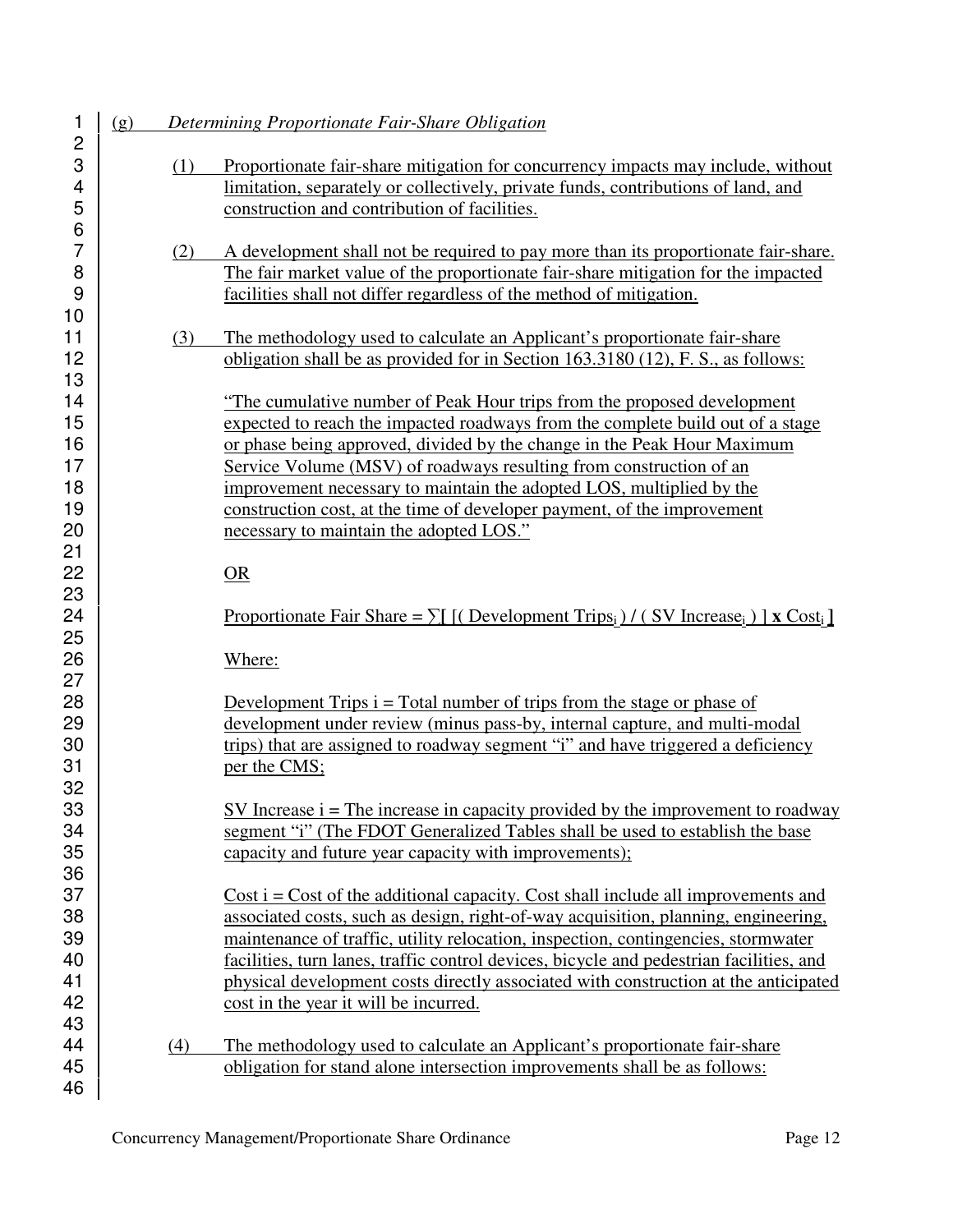| 1              | "The cumulative number of trips from the proposed development expected to                    |  |
|----------------|----------------------------------------------------------------------------------------------|--|
| $\overline{c}$ | reach the impacted intersection during peak hours from the complete build out of             |  |
| 3              | a stage or phase being approved, divided by the change in the peak hour                      |  |
| 4              | maximum service volume (MSV) of the intersection resulting from construction                 |  |
| 5              | of an improvement necessary to maintain the adopted LOS, multiplied by the                   |  |
| $\,6$          | construction cost, at the time of developer payment, of the improvement                      |  |
| $\overline{7}$ | necessary to maintain the adopted LOS. The LOS for intersections shall be                    |  |
| 8              | determined based upon all movements operating at a volume to capacity ratio of               |  |
| 9              |                                                                                              |  |
|                | 1.0 or less, the overall intersection shall operate at the least restrictive LOS             |  |
| 10             | standard for the intersecting roadways, and the left turn storage length shall be            |  |
| 11             | adequate to accommodate the average traffic queue."                                          |  |
| 12             |                                                                                              |  |
| 13             | OR                                                                                           |  |
| 14             |                                                                                              |  |
| 15             | Proportionate Fair-Share = $\sum$ [ Peak Hour Development Trips <sub>i</sub> ) / (Additional |  |
| 16             | $\frac{\text{Capacity}_i}{\text{X Cost}_i}$                                                  |  |
| 17             |                                                                                              |  |
| 18             | Where:                                                                                       |  |
| 19             |                                                                                              |  |
| 20             | Development Trips $i = Total number of trips from the stage or phase of$                     |  |
| 21             |                                                                                              |  |
|                | development under review (minus pass-by, internal capture, and multi-modal                   |  |
| 22             | trips) that reach the impacted intersection "i" and have triggered a deficiency per          |  |
| 23             | the CMS;                                                                                     |  |
| 24             |                                                                                              |  |
| 25             | Additional Capacity $i$ = The increase in capacity shall be obtained by subtracting          |  |
| 26             | the lane group capacity of the improved intersection minus the lane group                    |  |
| 27             | capacity of the unimproved intersection;                                                     |  |
| 28             |                                                                                              |  |
| 29             | Cost $i =$ Adjusted cost of the improvement to intersection "i". Cost shall include          |  |
| 30             | all improvements and associated costs, such as design, right-of-way acquisition,             |  |
| 31             | planning, engineering, maintenance of traffic, utility relocation, inspection,               |  |
| 32             | contingencies, stormwater facilities, turn lanes, traffic control devices, bicycle and       |  |
| 33             | pedestrian facilities, and physical development costs directly associated with               |  |
| 34             | construction at the anticipated cost in the year it will be incurred.                        |  |
|                |                                                                                              |  |
| 35             |                                                                                              |  |
| 36             | (5)<br>Within Multi-Modal Transportation Districts (MMTD) proportionate fair-share           |  |
| 37             | assessments shall be based on the expected costs and transportation benefits of all          |  |
| 38             | the required multi-modal improvements within the MMTD.                                       |  |
| 39             |                                                                                              |  |
| 40             | The proportionate fair-share assessment shall be based on the percentage of                  |  |
| 41             | proposed development trips divided by the total number of trips projected for the            |  |
| 42             | District times the cost to provide all needed mobility improvements. The                     |  |
| 43             | methodology used to calculate an applicant's proportionate fair-share obligation             |  |
| 44             | within a Multi-Modal Transportation Districts (MMTD) shall be as follows:                    |  |
| 45             |                                                                                              |  |
|                |                                                                                              |  |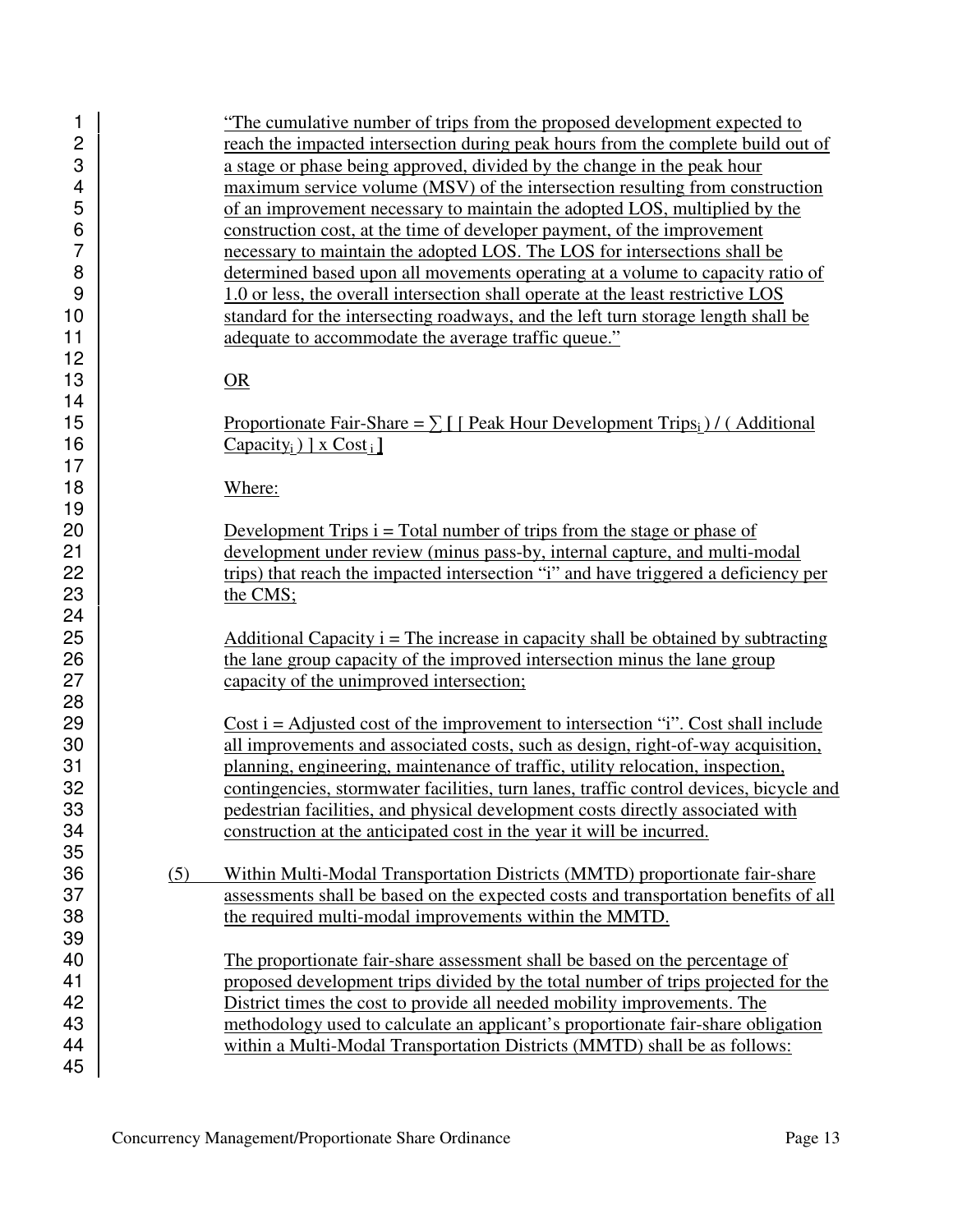| 1<br>$\overline{c}$                          |     | Proportionate Fair-Share = $\int$ (Total Development Trips)/(Total MMTD Trips)<br><u>Ix Cost</u>                                                                                                                                                                                                                                                                                                                                                                                                                                                                                                             |
|----------------------------------------------|-----|--------------------------------------------------------------------------------------------------------------------------------------------------------------------------------------------------------------------------------------------------------------------------------------------------------------------------------------------------------------------------------------------------------------------------------------------------------------------------------------------------------------------------------------------------------------------------------------------------------------|
| 3<br>$\overline{\mathbf{4}}$<br>5            |     | Where:                                                                                                                                                                                                                                                                                                                                                                                                                                                                                                                                                                                                       |
| 6<br>$\overline{7}$<br>8                     |     | Development Trips = The total number of development trips, minus the<br>percentage of passer-by, internal capture, and multi-modal trips;                                                                                                                                                                                                                                                                                                                                                                                                                                                                    |
| 9<br>10<br>11                                |     | <u>Total MMTD Trips = The total number of projected trips for the MMTD based</u><br>upon a reasonable build-out analysis, minus the percentage of passer-by, internal<br>capture, and multi-modal trips established for the MMTD;                                                                                                                                                                                                                                                                                                                                                                            |
| 12<br>13<br>14<br>15<br>16<br>17<br>18<br>19 |     | Cost = Adjusted cost of the needed mobility improvements within the District.<br>Mobility improvements shall include all roadway, bicycle, pedestrian, and transit<br>improvements needed to ensure mobility. Cost shall include all improvements and<br>associated costs, such as design, right-of-way acquisition, planning, engineering,<br>maintenance of traffic, utility relocation, inspection, contingencies, stormwater<br>facilities, turn lanes, traffic control devices, bicycle, pedestrian, and transit<br>facilities, and physical development costs directly associated with construction at |
| 20<br>21                                     |     | the anticipated cost in the year it will be incurred.                                                                                                                                                                                                                                                                                                                                                                                                                                                                                                                                                        |
| 22<br>23<br>24<br>25<br>26<br>27<br>28       | (6) | For the purposes of determining proportionate fair-share obligations, Alachua<br>County shall determine improvement costs based upon the actual cost of the<br>improvement as obtained from the Capital Improvements Plan, the MTPO<br>Transportation Improvement Program or the FDOT Work Program. Where such<br>information is not available, improvement cost shall be determined using one of<br>the following methods:                                                                                                                                                                                  |
| 29<br>30<br>31<br>32<br>33<br>34<br>35       |     | An analysis by Alachua County of costs by cross section type that<br>(a)<br>incorporates data from recent projects and is updated annually and<br>approved by the Alachua County Board of County Commissioners or the<br>Concurrency Administrator. In order to accommodate increases in<br>construction material costs, project costs shall be adjusted by FDOT<br>Construction Cost Inflation Forecast; or                                                                                                                                                                                                 |
| 36<br>37<br>38<br>39<br>40<br>41<br>42<br>43 |     | The most recent issue of FDOT Transportation Costs, as adjusted based<br>(b)<br>upon the type of cross-section (urban or rural); locally available data from<br>recent projects on acquisition, drainage and utility costs; and significant<br>changes in the cost of materials due to unforeseeable events. Cost<br>estimates for state road improvements not included in the adopted FDOT<br>Work Program shall be determined using this method in coordination with<br>the FDOT District.                                                                                                                 |
| 44<br>45                                     | (7) | If Alachua County has accepted an improvement project proposed by the<br>Applicant, then the value of the improvement shall be determined using one of the                                                                                                                                                                                                                                                                                                                                                                                                                                                   |
| 46                                           |     | methods provided in this section                                                                                                                                                                                                                                                                                                                                                                                                                                                                                                                                                                             |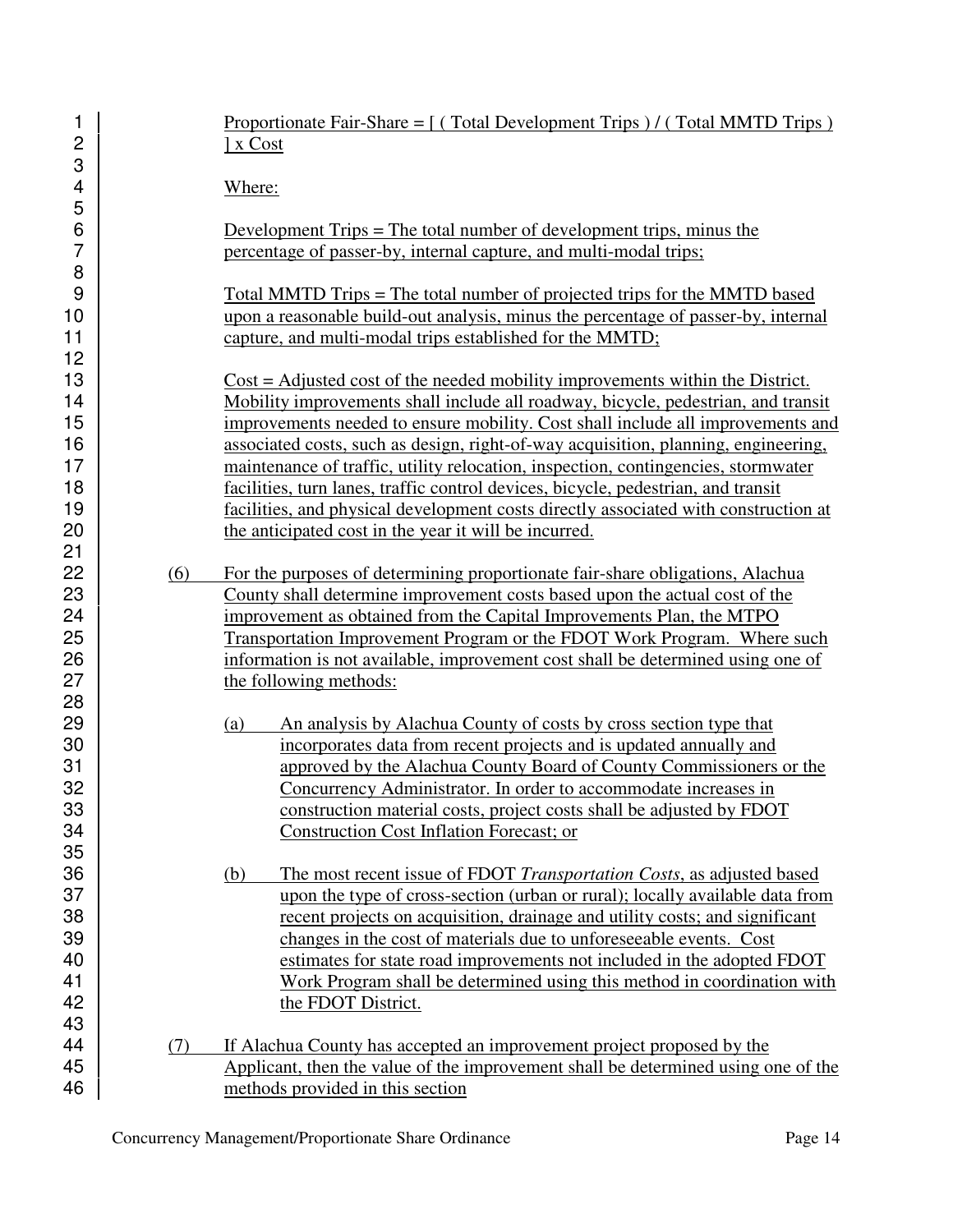| 1              |     | (8) | If Alachua County has accepted right-of-way dedication for the proportionate fair-    |
|----------------|-----|-----|---------------------------------------------------------------------------------------|
| $\overline{c}$ |     |     | share payment, credit for the dedication of the non-site related right-of-way shall   |
| 3              |     |     | be valued on the date of the dedication at 120 percent of the most recent assessed    |
| 4              |     |     | value by the Alachua County Property Appraiser or, at the option of the applicant,    |
| 5              |     |     | by fair market value established by an independent appraisal approved by              |
| 6              |     |     | Alachua County and at no expense to Alachua County. The applicant shall               |
| 7              |     |     | dedicate the right-of-way to Alachua County per all applicable County                 |
| 8              |     |     | requirements at no expense to Alachua County.                                         |
| 9              |     |     |                                                                                       |
| 10             | (h) |     | Proportionate Fair-Share Agreement.                                                   |
| 11             |     |     |                                                                                       |
| 12             |     | (1) | The Applicant shall provide a draft Proportionate Fair-Share Agreement to             |
| 13             |     |     | Alachua County which contains all required documentation within this section          |
| 14             |     |     | prior to issuance of a Preliminary Certificate of Level of Service Compliance. If     |
| 15             |     |     | the draft Agreement is acceptable to Alachua County, then a Preliminary               |
| 16             |     |     | Certificate of Level of Service Compliance may be issued with the condition that,     |
| 17             |     |     | "Prior to the issuance of a Final Certificate of Level of Service Compliance, the     |
| 18             |     |     | Applicant shall enter into a Binding Proportionate Fair-Share Agreement               |
| 19             |     |     | approved by the Alachua County Board of County Commissioners."                        |
| 20             |     |     |                                                                                       |
| 21             |     | (2) | Upon acceptance by the Alachua County Board of County Commissioners of a              |
| 22             |     |     | Proportionate Fair-Share Agreement the Applicant shall receive a Final                |
| 23             |     |     | Certificate of Level of Service Compliance consistent with the provisions of          |
| 24             |     |     | 407.122 above. Should the applicant fail to apply for a final development permit      |
| 25             |     |     | within 12 months, or as otherwise established in a binding Agreement, then the        |
| 26             |     |     | Agreement shall be considered null and void, and the Applicant shall be required      |
| 27             |     |     | to reapply.                                                                           |
| 28             |     |     |                                                                                       |
| 29             |     | (3) | Applicants may submit a letter to withdraw from the Proportionate Fair-Share          |
| 30             |     |     | Agreement at any time prior to the execution of the Agreement. The Application        |
| 31             |     |     | fee and any associated advertising costs to Alachua County will be non                |
| 32             |     |     | refundable. The Applicant will lose its Preliminary Certificate of Level of Service   |
| 33             |     |     | Compliance approval upon withdrawal Proportionate Fair-Share Agreement                |
| 34             |     |     |                                                                                       |
| 35             |     | (4) | The Proportionate Fair-Share Agreement shall specify the following:                   |
| 36             |     |     |                                                                                       |
| 37             |     |     | The Payment of the proportionate fair-share contribution shall be due in<br><u>a.</u> |
| 38             |     |     | full prior to issuance of the final development order or recording of the             |
| 39             |     |     | final plat and shall be non-refundable. If the payment is submitted more              |
| 40             |     |     | than 12 months from the date of execution of the Agreement, then the                  |
| 41             |     |     | proportionate fair-share cost shall be recalculated at the time of payment            |
| 42             |     |     | based on the best estimate of the construction cost of the required                   |
| 43             |     |     | improvement at the time of payment and adjusted accordingly. The                      |
| 44             |     |     | acceptable form of payment of the contribution shall also be specified.               |
| 45             |     |     |                                                                                       |
|                |     |     |                                                                                       |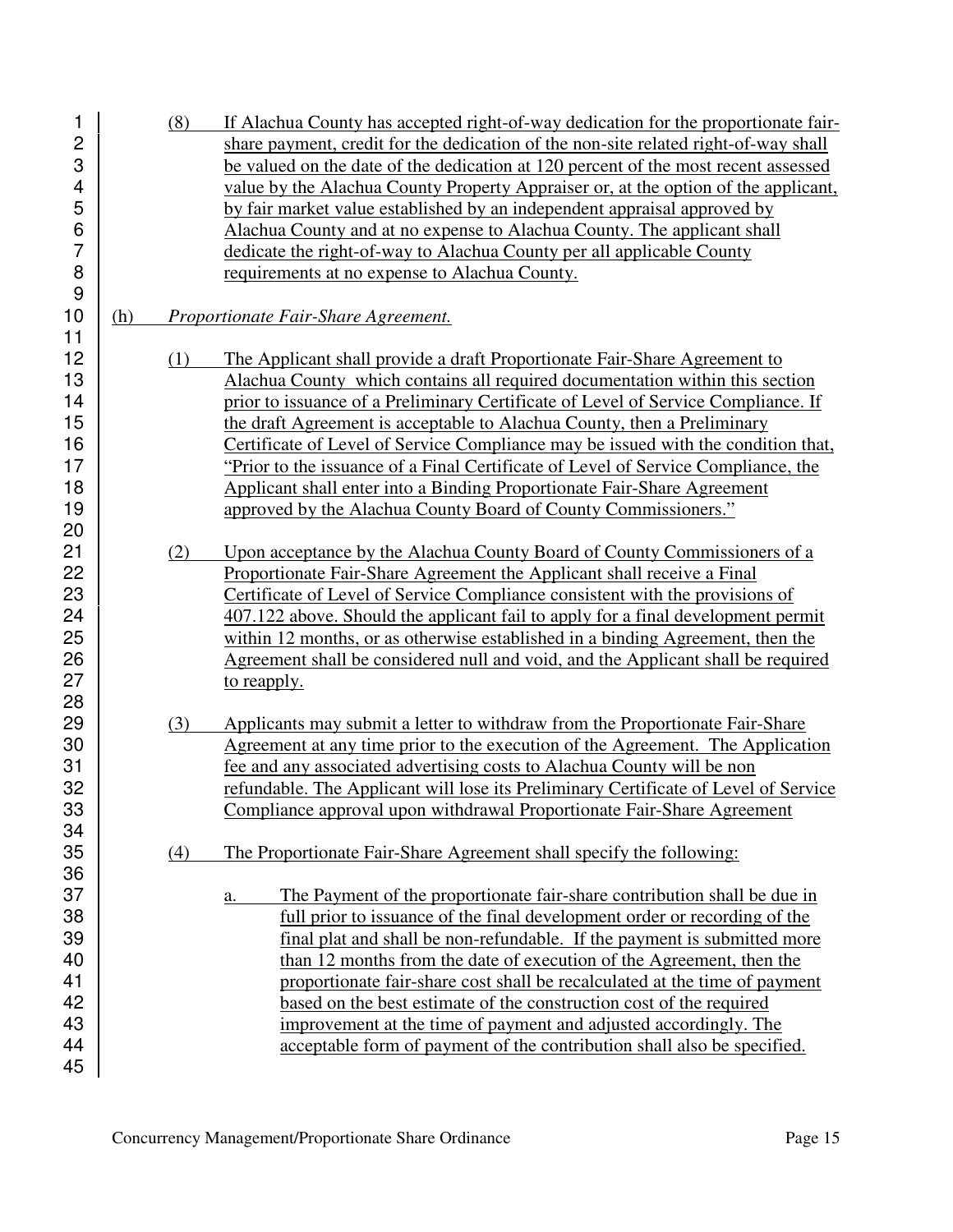| 1                       |     |     | All developer transportation capacity projects authorized under this<br>b.                  |
|-------------------------|-----|-----|---------------------------------------------------------------------------------------------|
| $\overline{c}$          |     |     | ordinance must be completed prior to issuance of a building permit, or as                   |
| 3                       |     |     | otherwise established in a binding Agreement that is accompanied by a                       |
| $\overline{\mathbf{4}}$ |     |     | security instrument that is sufficient to ensure the completion of all                      |
| 5                       |     |     | required improvements. It is the intent of this section that any required                   |
| 6                       |     |     |                                                                                             |
| $\overline{7}$          |     |     | improvements be completed before issuance of building permits.                              |
|                         |     |     |                                                                                             |
| 8                       |     |     | Dedication of necessary right-of-way for transportation capacity projects<br>$\mathbf{c}$ . |
| 9                       |     |     | pursuant to a Proportionate Fair-Share Agreement shall be completed prior                   |
| 10                      |     |     | to issuance of the final development order or recording of the final plat.                  |
| 11                      |     |     | The dedication and supporting documentation shall be completed at no                        |
| 12                      |     |     | expense to Alachua County,                                                                  |
| 13                      |     |     |                                                                                             |
| 14                      |     |     | Any requested change to a development project subsequent to a<br>d.                         |
| 15                      |     |     | development order may be subject to additional proportionate fair-share                     |
| 16                      |     |     | contributions to the extent the change would generate additional traffic                    |
| 17                      |     |     | that would require mitigation.                                                              |
| 18                      |     |     |                                                                                             |
| 19                      |     |     | Time frame that the Development is vested for concurrency, to include                       |
|                         |     |     | e.                                                                                          |
| 20                      |     |     | any phasing provisions or development thresholds.                                           |
| 21                      |     |     |                                                                                             |
| 22                      |     |     | f.<br>Process for addressing amendments to the Agreement after the Agreement                |
| 23                      |     |     | has been accepted by the Alachua County Board of County                                     |
| 24                      |     |     | Commissioners.                                                                              |
| 25                      |     |     |                                                                                             |
| 26                      |     |     | Provisions for withdrawal of the Agreement after the Agreement<br>g.                        |
| 27                      |     |     | has been accepted by the Alachua County Board of County                                     |
| 28                      |     |     | Commissioners. Upon commencement of development, withdrawal shall                           |
| 29                      |     |     | not be allowed unless the Applicant can clearly demonstrate that the                        |
| 30                      |     |     | development commenced has complied with all applicable Concurrency                          |
| 31                      |     |     | requirements and that the traffic impact of the development has been                        |
| 32                      |     |     |                                                                                             |
|                         |     |     | acceptably mitigated.                                                                       |
| 33                      |     |     |                                                                                             |
| 34                      |     | (5) | Alachua County may enter into Proportionate Fair-Share Agreement with                       |
| 35                      |     |     | multiple Applicants for selected corridor capacity projects to facilitate                   |
| 36                      |     |     | collaboration with multiple Applicants and allow for shared transportation                  |
| 37                      |     |     | capacity projects.                                                                          |
| 38                      |     |     |                                                                                             |
| 39                      |     | (6) | Pursuant to $$163.3180(16)$ (e), F.S., proposed proportionate fair-share mitigation         |
| 40                      |     |     | for development impacts to facilities on the SIS requires the concurrence of the            |
| 41                      |     |     | Florida Department of Transportation.                                                       |
| 42                      |     |     |                                                                                             |
| 43                      | (i) |     | Appropriation of Proportionate Fair-Share Revenues.                                         |
| 44                      |     |     |                                                                                             |
| 45                      |     | (1) | Proportionate fair-share contributions shall be placed in the appropriate project           |
| 46                      |     |     | account for funding of scheduled improvements in the five-year Capital                      |
|                         |     |     |                                                                                             |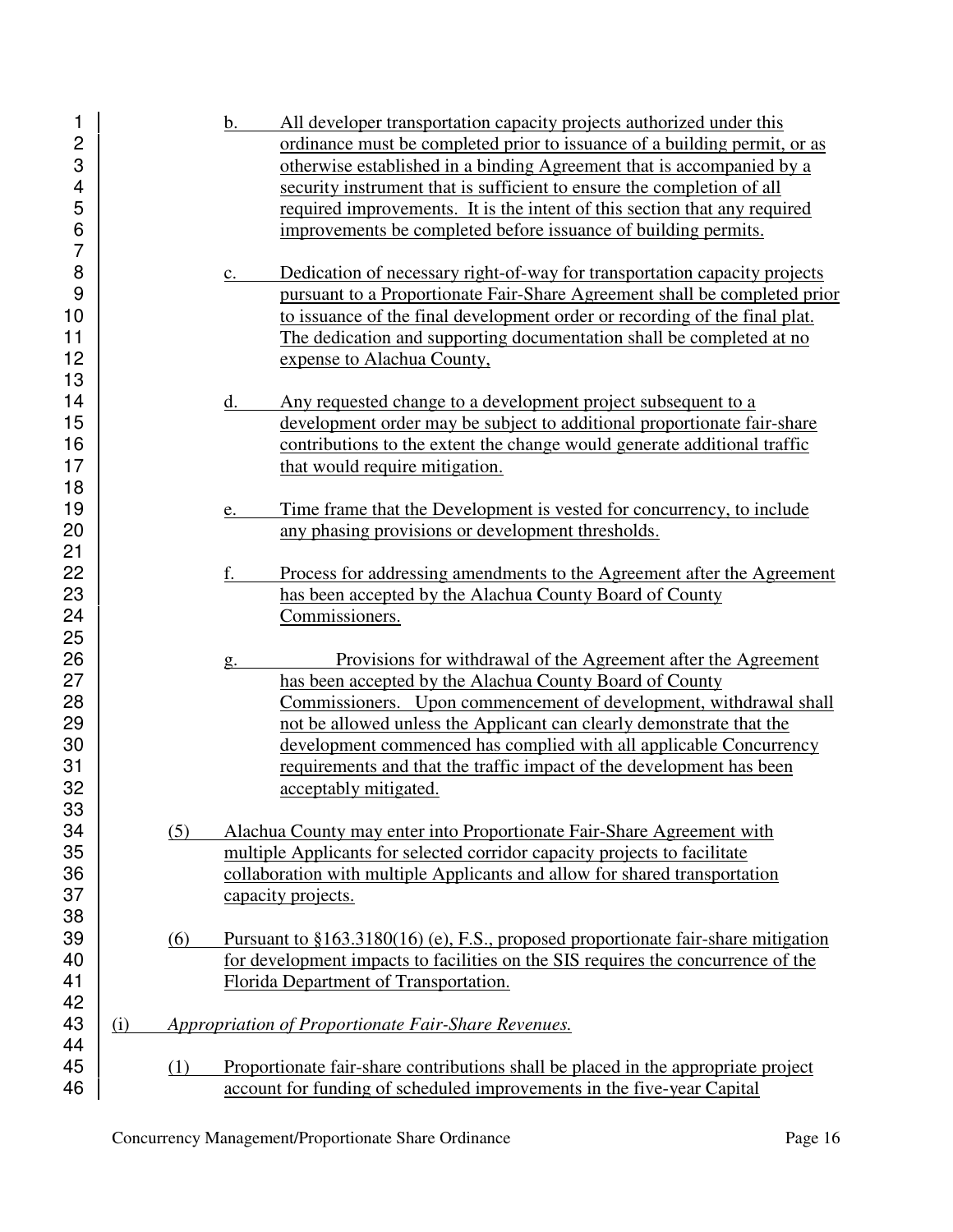| 1              |          |     | Improvement Plan or Long Term Concurrency Management System Plan, or as             |
|----------------|----------|-----|-------------------------------------------------------------------------------------|
| $\overline{c}$ |          |     | otherwise established in the terms of the proportionate fair-share agreement. At    |
| 3              |          |     | the discretion of the local government, proportionate fair-share revenues may be    |
| 4              |          |     | used for operational improvements prior to construction of the capacity project     |
| 5              |          |     | from which the proportionate fair-share revenues were derived. Proportionate        |
| 6              |          |     | fair-share revenues may also be used as the 50% local match for funding under       |
| 7              |          |     | the FDOT Transportation Regional Incentive Program (TRIP).                          |
| 8              |          |     |                                                                                     |
| 9              |          | (2) | In the event a scheduled facility improvement is removed from the five-year         |
| 10             |          |     | Capital Improvement Plan or Long Term Concurrency Management System Plan,           |
| 11             |          |     | then the revenues collected for its construction may be applied toward the          |
| 12             |          |     | construction of another improvement within that same corridor or sector that        |
| 13             |          |     | would mitigate the impacts of development.                                          |
| 14             |          |     |                                                                                     |
| 15             |          | (3) | Where an impacted regional facility has been designated as a regionally             |
| 16             |          |     | significant transportation facility in an adopted regional transportation plan as   |
| 17             |          |     | provided in Section 339.155, F.S., Alachua County may coordinate with other         |
| 18             |          |     | impacted jurisdictions and agencies to apply proportionate fair-share contributions |
| 19             |          |     | and public contributions to seek funding for improving the impacted regional        |
| 20             |          |     | facility under the FDOT TRIP. Such coordination shall be ratified by the Alachua    |
| 21             |          |     | County Board of County through an interlocal agreement that establishes a           |
| 22             |          |     | procedure for earmarking of the developer contributions for this purpose.           |
| 23             |          |     |                                                                                     |
| 24             |          | (4) | Where a Developer constructs a transportation facility that exceeds the             |
| 25             |          |     | Developer's proportionate fair-share obligation, Alachua County may elect to        |
| 26             |          |     | establish an account for the Developer for the purpose of reimbursing the           |
| 27             |          |     | Developer for the excess contribution with proportionate fair-share payments        |
| 28             |          |     | from future Developments that impact the transportation facility.                   |
| 29             |          |     |                                                                                     |
| 30             | $\Omega$ |     | Cross-Jurisdictional Impacts.                                                       |
| 31             |          |     |                                                                                     |
| 32             |          | (1) | In the interest of intergovernmental coordination and to acknowledge the shared     |
| 33             |          |     | responsibilities for managing development and concurrency, Alachua County may       |
| 34             |          |     | enter into an Interlocal Agreement with one or more adjacent local governments      |
| 35             |          |     | to address cross jurisdictional impacts of development on regional transportation   |
| 36             |          |     | facilities. The Agreement shall provide for application of the methodology in this  |
| 37             |          |     | Subsection to address the cross-jurisdictional transportation impacts of            |
| 38             |          |     | development.                                                                        |
| 39             |          |     |                                                                                     |
| 40             |          | (2) | A development application submitted to Alachua County subject to a                  |
| 41             |          |     | transportation concurrency determination meeting all of the following criteria      |
| 42             |          |     | shall be subject to this subsection:                                                |
| 43             |          |     |                                                                                     |
| 44             |          |     | All or part of the proposed development is located within one (1) mile of<br>a.     |
| 45             |          |     | the area which is under the jurisdiction, for transportation concurrency, of        |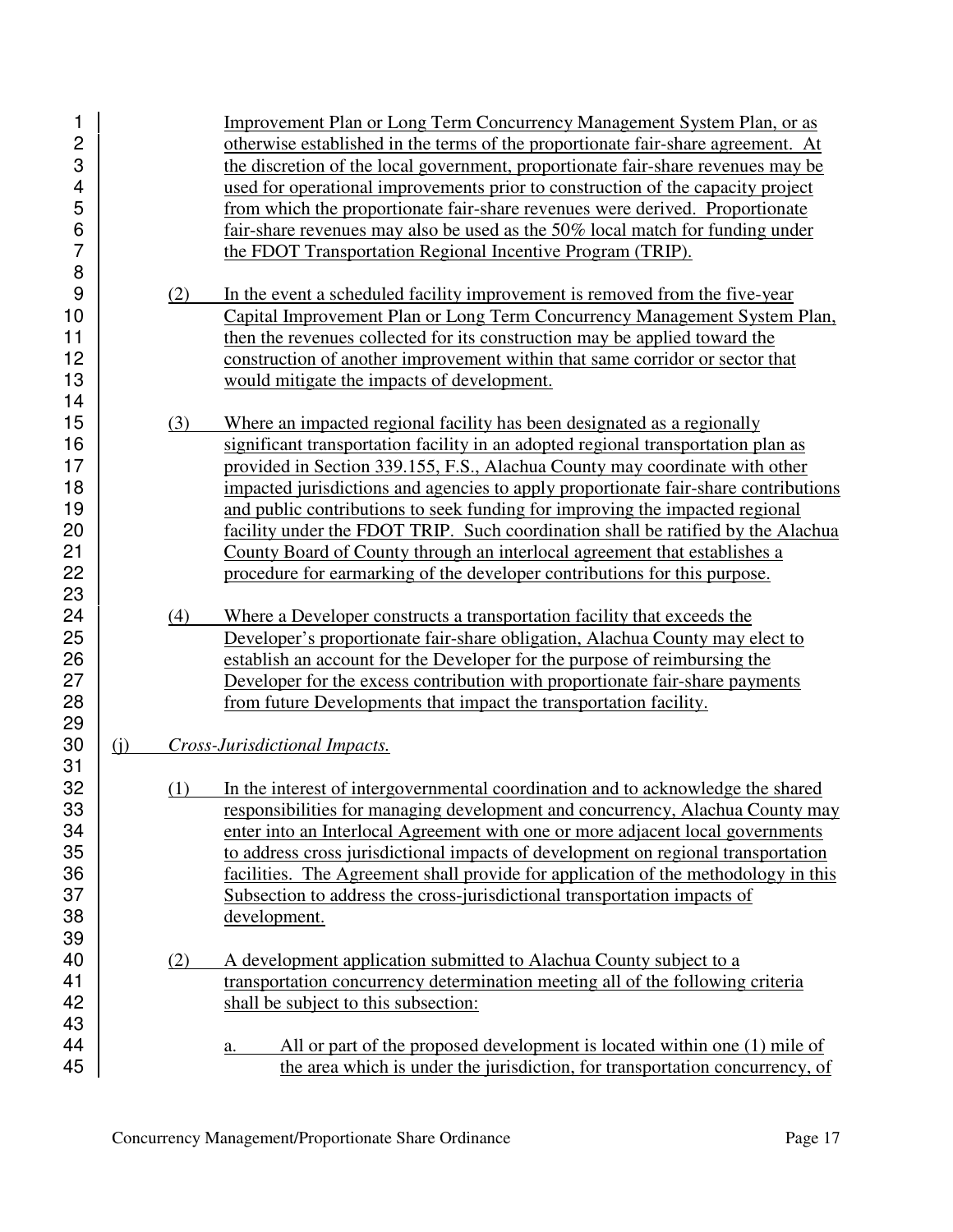| 1              | an adjacent local government with which Alachua County has entered into                                                                          |  |  |
|----------------|--------------------------------------------------------------------------------------------------------------------------------------------------|--|--|
| $\overline{c}$ | an Interlocal Agreement per the provisions of paragraph (1) above; and                                                                           |  |  |
| 3<br>4<br>5    | Using its own concurrency analysis procedures, Alachua County<br>b.<br>concludes that the additional traffic from the proposed development would |  |  |
| 6              | use five (5) percent or more of the Florida Department of Transportation                                                                         |  |  |
| $\overline{7}$ | Generalized Tables maximum service volume at the adopted LOS                                                                                     |  |  |
| 8              | standard of a regional transportation facility within the concurrency                                                                            |  |  |
| 9              | jurisdiction of the adjacent local government ("impacted regional                                                                                |  |  |
| 10             | facility"); and                                                                                                                                  |  |  |
| 11             |                                                                                                                                                  |  |  |
| 12             | The impacted regional facility is projected to be operating below the level<br>$\mathbf{c}$ .                                                    |  |  |
| 13             | of service standard, adopted by the adjacent local government, when the                                                                          |  |  |
| 14             | traffic from the proposed development is included.                                                                                               |  |  |
| 15             |                                                                                                                                                  |  |  |
| 16             | Upon identification of an impacted regional facility, Alachua County shall notify<br>(3)                                                         |  |  |
| 17             | the Applicant and the affected adjacent local government in writing of the                                                                       |  |  |
| 18             | opportunity to derive an additional proportionate fair-share contribution, based on                                                              |  |  |
| 19             | the projected impacts of the proposed development on the impacted adjacent                                                                       |  |  |
| 20             | facility.                                                                                                                                        |  |  |
| 21             |                                                                                                                                                  |  |  |
| 22             | The adjacent local government shall have up to ninety (90) days in which<br>a.                                                                   |  |  |
| 23             | to notify Alachua County of a proposed specific proportionate fair-share                                                                         |  |  |
| 24             | obligation, and the intended use of the funds when received. The adjacent                                                                        |  |  |
| 25             | local government must provide reasonable justification that both the                                                                             |  |  |
| 26             | amount of the payment and its intended use comply with the requirements                                                                          |  |  |
| 27             | of Section 163.3180(16), F.S. should the adjacent local government                                                                               |  |  |
| 28<br>29       | decline proportionate fair-share mitigation under this Section, the                                                                              |  |  |
| 30             | provisions of this Subsection would not apply.                                                                                                   |  |  |
| 31             | If the subject application is subsequently approved by Alachua County,<br>b.                                                                     |  |  |
| 32             | the approval shall include a condition that the Applicant provides, as                                                                           |  |  |
| 33             | specified in the Proportionate Fair-Share Agreement, evidence that the                                                                           |  |  |
| 34             | proportionate fair-share obligation to the adjacent local government has                                                                         |  |  |
| 35             | been satisfied. Alachua County may require the adjacent local                                                                                    |  |  |
| 36             | government to declare, in a resolution, ordinance, or equivalent document,                                                                       |  |  |
| 37             | its intent for the use of the concurrency funds to be paid by the Applicant.                                                                     |  |  |
| 38             |                                                                                                                                                  |  |  |
| 39             | Impact Fee Credits for proportionate fair-share contributions shall<br><b>Impact Fee Credit.</b><br>(k)                                          |  |  |
| 40             | be provided per the Alachua County Impact Fee Ordinance and shall be consistent with                                                             |  |  |
| 41             | $§163.3180(16)$ (b.) 2., F.S.                                                                                                                    |  |  |
| 42             |                                                                                                                                                  |  |  |
| 43             | Sec. 407.1276. Appeals.                                                                                                                          |  |  |

44 Any person with legal standing who wishes to challenge a final CLSC or a proportionate 45 share final determination may do so in accordance with the procedures outlined in chapter 402, article XXVIII, Appeal Procedures. article XXVIII, Appeal Procedures.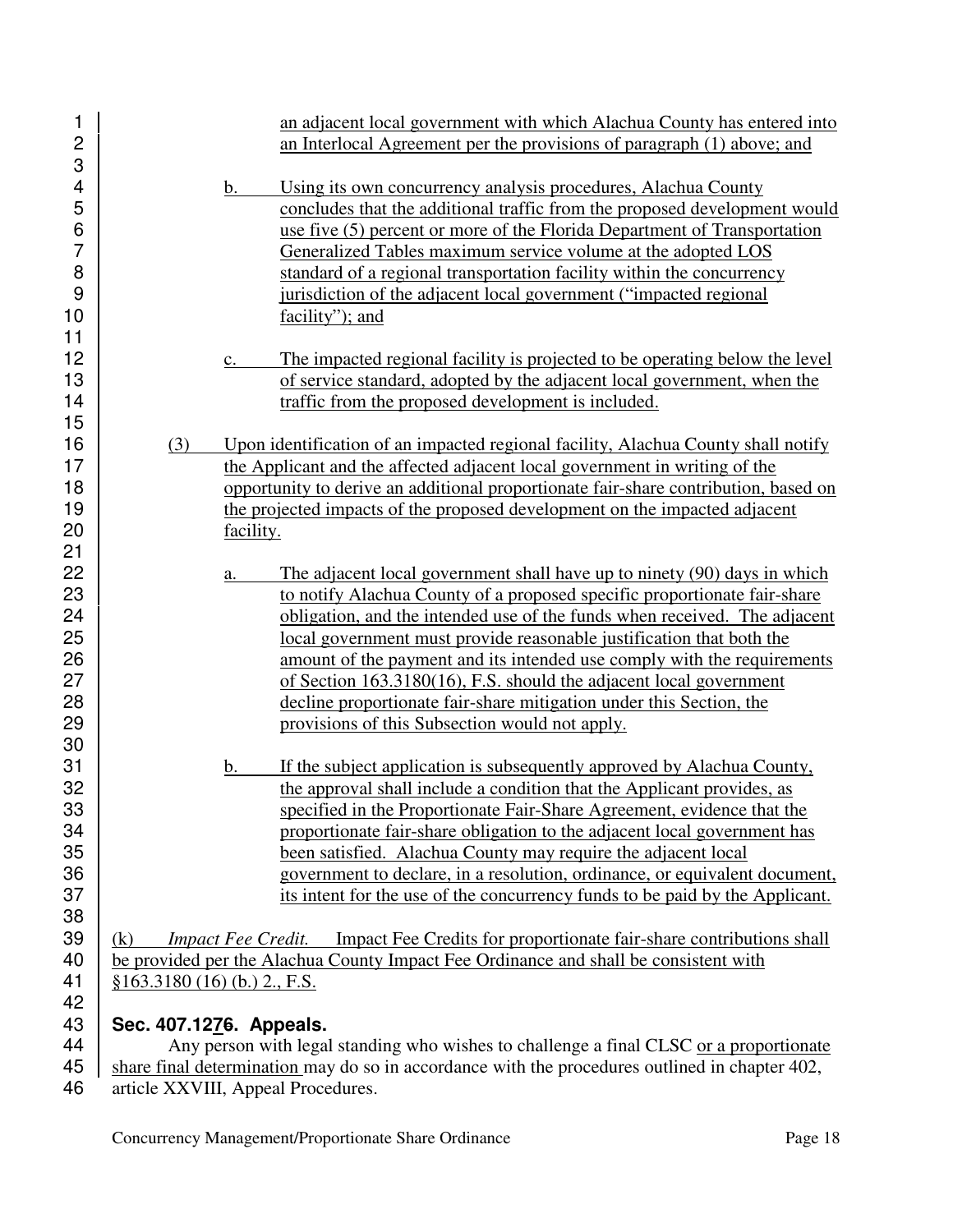#### **Sec. 407.1287. Enforcement.**

A violation of this chapter shall be a misdemeanor punishable according to law; however, in addition to or in lieu of any criminal prosecution, Alachua County shall have the power to sue in civil court to enforce the provisions of this chapter. Violations of this Chapter may also be referred to the Alachua County Codes Enforcement Board for enforcement in accordance with F.S. ch. 162 and chapter 24 of the Alachua County Code of Ordinances, which relate to the codes enforcement board. Section 2**.** Severability. If any section, phrase, sentence or portion of this ordinance is for any reason held invalid or unconstitutional by any court of competent jurisdiction, such portion shall be deemed a separate, distinct and independent provision, and such holding shall not affect the validity of the remaining portions thereof. Section 3**.** Repealing Clause. All ordinances or parts of ordinances in conflict herewith are, to the extent of such conflict, hereby repealed. Section 4**.** Inclusion in the Code, Scrivener's Error. It is the intention of the Board of County Commissioners of Alachua County, Florida, and it is hereby provided that the provisions of this ordinance shall become and be made a part of the Code of Laws and Ordinances of Alachua County, Florida; that the sections of this ordinance may be renumbered or relettered to accomplish such intention; and that the word "ordinance" may be changed to "section," "article," or other appropriate designation. The correction of typographical errors which do not affect the intent of the ordinance may be authorized by the County Manager or designee without public hearing, by filing a corrected or recodified copy of the same with the Clerk of the Circuit Court. Section 5. Ordinance to be Liberally Construed. This ordinance shall be liberally construed in order to effectively carry out the purposes hereof which are deemed not to adversely affect public health, safety, or welfare. Section 6**.** Effective Date. A certified copy of this ordinance shall be filed with the

Department of State by the Clerk of the Board of County Commissioners within ten (10) days

Concurrency Management/Proportionate Share Ordinance Page 19